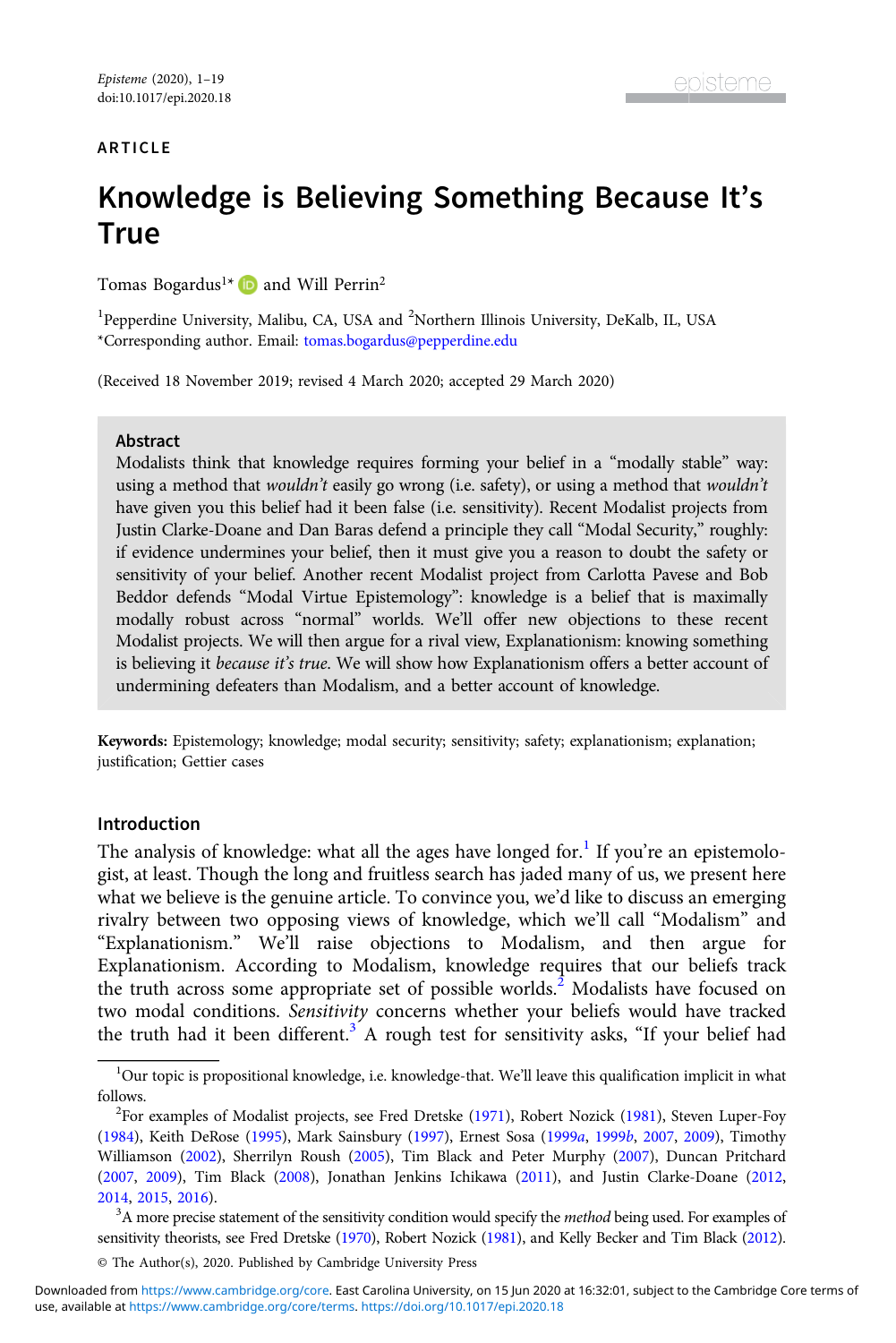been false, would you still have held it?" Safety, on the other hand, concerns whether our beliefs track the truth at 'nearby' (i.e. 'similar') worlds.<sup>4</sup> A rough test for safety asks, "If you were to form your belief in this way, would you believe truly?" Modalism was a natural outgrowth of the revolutionary work done in modal logic during the last century. When Kripke, Lewis, and the gang give you a shiny new hammer, everything starts looking like a nail. Even knowledge.

According to Explanationism, by contrast, knowledge requires only that beliefs bear the right sort of explanatory relation to the truth. In slogan form: knowledge is believing something because it's true.<sup>5</sup> Less roughly, Explanationism says knowledge requires only that truth play a crucial role in the explanation of your belief.<sup>6</sup> What's a crucial role? We propose adapting Michael Strevens' ([2011\)](#page-18-0) "kairetic test" for difference-making in scientific explanation, to the more general purposes of Explanationism. With regard to scientific explanation, Strevens' proposal is this: Start with a deductive argument, with premises correctly representing some set of influences (potential explanans), and the conclusion correctly representing the explanandum. Make this argument as abstract as possible, while preserving the validity of the inference from premises to conclusion; strip away, as it were, unnecessary information in the premises. When further abstraction would compromise the validity of the inference, stop the process. What's left in the premises are difference-makers, factors that play a "crucial role" in the scientific explanation. Now, explaining why a belief is held is importantly different from paradigm cases of scientific explanation. In order to adapt the kairetic test to Explanationism, we propose beginning with a set of potential explanans that explain the relevant beliefs being held, and then proceeding with the abstraction process until further abstraction would make the explanation fail. The remaining explanans are the difference-makers. On Explanationism, for the belief to count as knowledge, the truth of the relevant belief must be among these difference-makers in order for a belief to count as knowledge.

We believe that Explanationism's time has come. The iron is hot; the field is white for the sickle. Below, we will raise objections to two recent Modalist projects. The first project comes from Justin Clarke-Doane and Dan Baras ([Forthcoming\)](#page-17-0), and centers on a principle they call "Modal Security." The second project is a defense of "Modal Virtue Epistemology," by Bob Beddor and Carlotta Pavese ([Forthcoming\)](#page-17-0). Our criticisms of these two projects point toward the shortcomings of Modalism generally. We'll then set Modalism aside, and move to a motivation and defense of Explanationism. We'll let the view stretch its legs in straightforward cases of perception, memory, introspection, and intuition. Then, we'll put Explanationism through its paces, with harder cases of abduction, deduction, and induction, as well as a couple of types of apparent counterexamples that might occur to the reader. We'll close by showing how Explanationism defuses Linda Zagzebski's Paradox of the Analysis of Knowledge.

<sup>&</sup>lt;sup>4</sup>For examples of safety theorists, see Mark Sainsbury ([1997](#page-18-0)), Ernest Sosa ([1999](#page-18-0)a), John Hawthorne  $(2004)$  $(2004)$ , and Duncan Pritchard  $(2005)$  $(2005)$ .

 $5$ Compared with many other analyses of knowledge on offer, this one is suspiciously simple. But we think Aristotle was right that we must not expect more precision than the subject matter admits. Also, we find it charming that Explanationism proposes to analyze as ancient and august a concept as knowledge in terms no less venerable: explanation, belief, and truth. On top of its philosophical merits, this is historically and psychologically plausible. For examples of broadly Explanationist projects, see Alan Goldman ([1984,](#page-17-0) [1988](#page-17-0)), Steven Rieber ([1998](#page-18-0)), Ram Neta [\(2002\)](#page-18-0), Marc Alspector-Kelly [\(2006](#page-17-0)), Carrie Jenkins ([2006\)](#page-17-0), Dan Korman and Dustin Locke [\(Forthcoming\)](#page-18-0), and David Faraci ([2019](#page-17-0)).

<sup>&</sup>lt;sup>6</sup>As Alan Goldman put it, the truth of your belief "enters prominently" into the best explanation for its being held ([1984](#page-17-0): 101).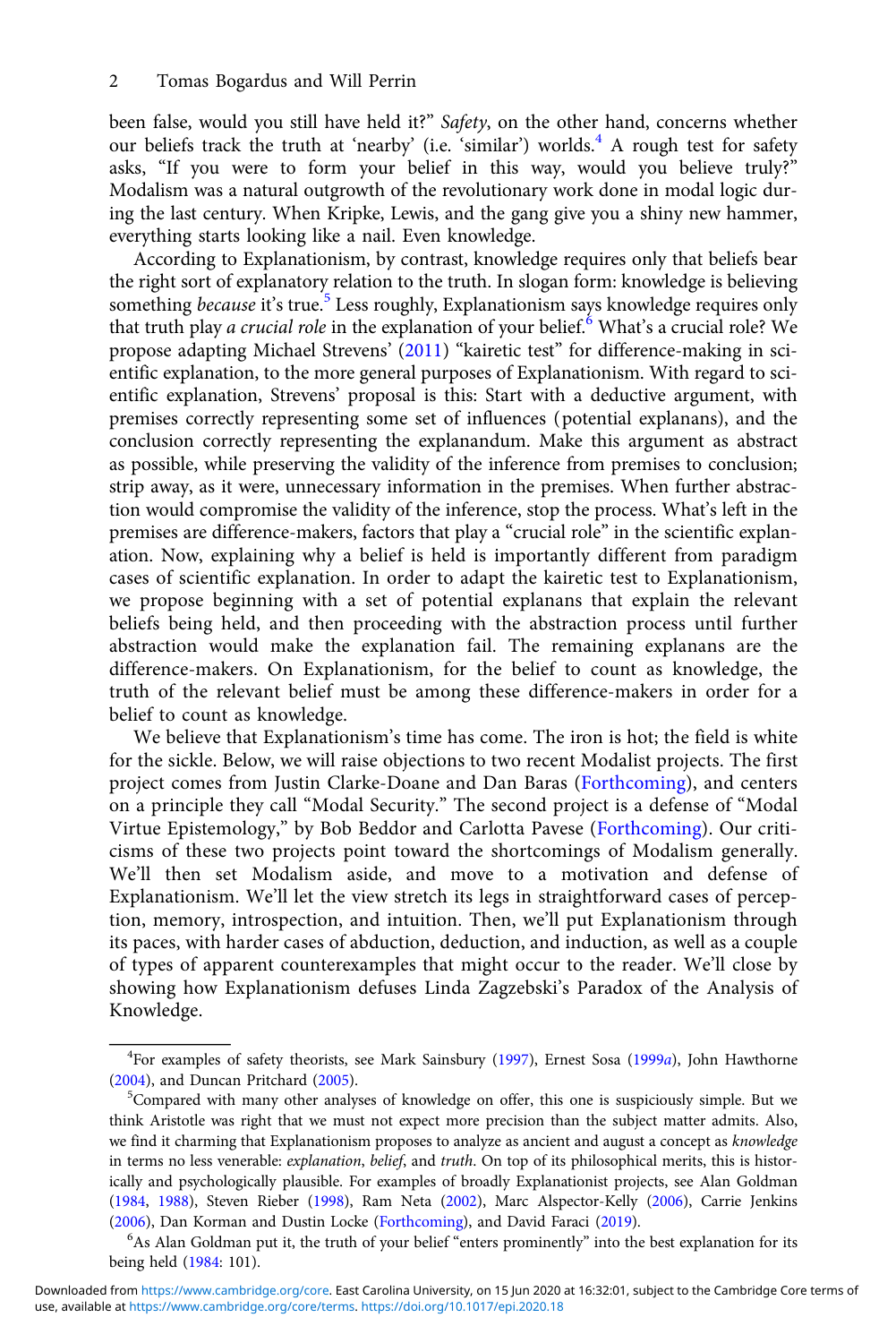## 1. Modal Security

Justin Clarke-Doane, in his earlier work [\(2015](#page-17-0); [Forthcoming](#page-17-0): §4.6), as well as in more recent work with Dan Baras (Forthcoming: 1), defends the following principle:

Modal Security: If evidence, E, undermines (rather than rebuts) my belief that P, then E gives me reason to doubt that my belief is sensitive or safe (using the method that I actually used to determine whether P).

Though this principle does not mention knowledge, we count it as part of a Modalist project because of the connection between undermining defeaters and knowledge. Baras and Clarke-Doane say that, in contrast to a rebutting defeater, an undermining defeater does not target the truth of a belief, and so "it must show that there is some important epistemic feature that our belief that P lacks. Safety and sensitivity, along with truth, have emerged from recent epistemology literature as among the most important epistemological features of beliefs." So, if neither Safety nor Sensitivity is required for knowledge, presumably they're not "important epistemic features," the lack of which would allow for an undermining defeater, and doubts about which must be produced by any undermining defeater. And that would be trouble for Modalism generally, and for Modal Security in particular.

Baras and Clarke-Doane respond to several proposed counterexamples in the literature. For example, David Faraci [\(2019](#page-17-0)) proposes Eula's Random Number Generator. Eula has good (but misleading) reason to believe her computer is running a program designed to produce prime numbers. Actually, it's merely a random number generator. But, by chance it happens to produce only primes. And, as Baras and Clarke-Doane say, "these events are maximally deterministic. At every metaphysically – not just physically – possible world," Eula gets the same results.<sup>7</sup> So, for any number *n* that the computer spits out, if Eula believes that *n* is prime, her belief is formed safely. (And sensitively.)<sup>8</sup> Despite this safety (and sensitivity), the objection concludes, Eula gets a defeater for her belief when she learns she's dealing with a random number generator, one that doesn't produce these outputs because they're prime. This is trouble for Modal Security, which says that defeaters must come by way of safety or sensitivity violations.

Baras and Clarke-Doane notice that the problem with this case is in the idea of a number generator that is both random, but which must – or even merely which would - deliver only primes. We put the problem this way: If the number generator is truly random, it can't be the case that it must (or would) produce only primes. This is a problem, since we judge that Eula gets a defeater in this case only insofar as the number generator is genuinely random. But we judge that the number generator is a safe (and sensitive) method of forming beliefs about prime numbers only insofar as it's not random, but must (or would) produce only primes. In other words, Faraci needs a case in which a subject gets a defeater for a safely and sensitively formed belief. But if

 ${}^{8}$ If her belief were false – that is, if per impossibile this number weren't prime – then the computer would not have produced it as an output, and so she would not have believed that it was prime.

 $^{7}$ In his own words, Faraci [\(2019](#page-17-0): 22) says of this case, "At every possible world, Eula's counterpart forms beliefs about which numbers are prime by consulting the Source's counterpart, and at every possible world, the Source's counterpart delivers the same answers as at the actual world. [There is no explanatory connection between this modal stability and the facts about which numbers are prime.]" But he adds, in a footnote, that all the argument really needs is that the number generator spit out only prime numbers in all the "nearby" worlds, so that the safety counterfactual comes out true: if Eula were to form a belief about primes using this method, she would believe truly. As long as the number generator doesn't deliver these numbers because they're prime, Faraci thinks, learning that it's a random number generator should give her a defeater, even without targeting safety.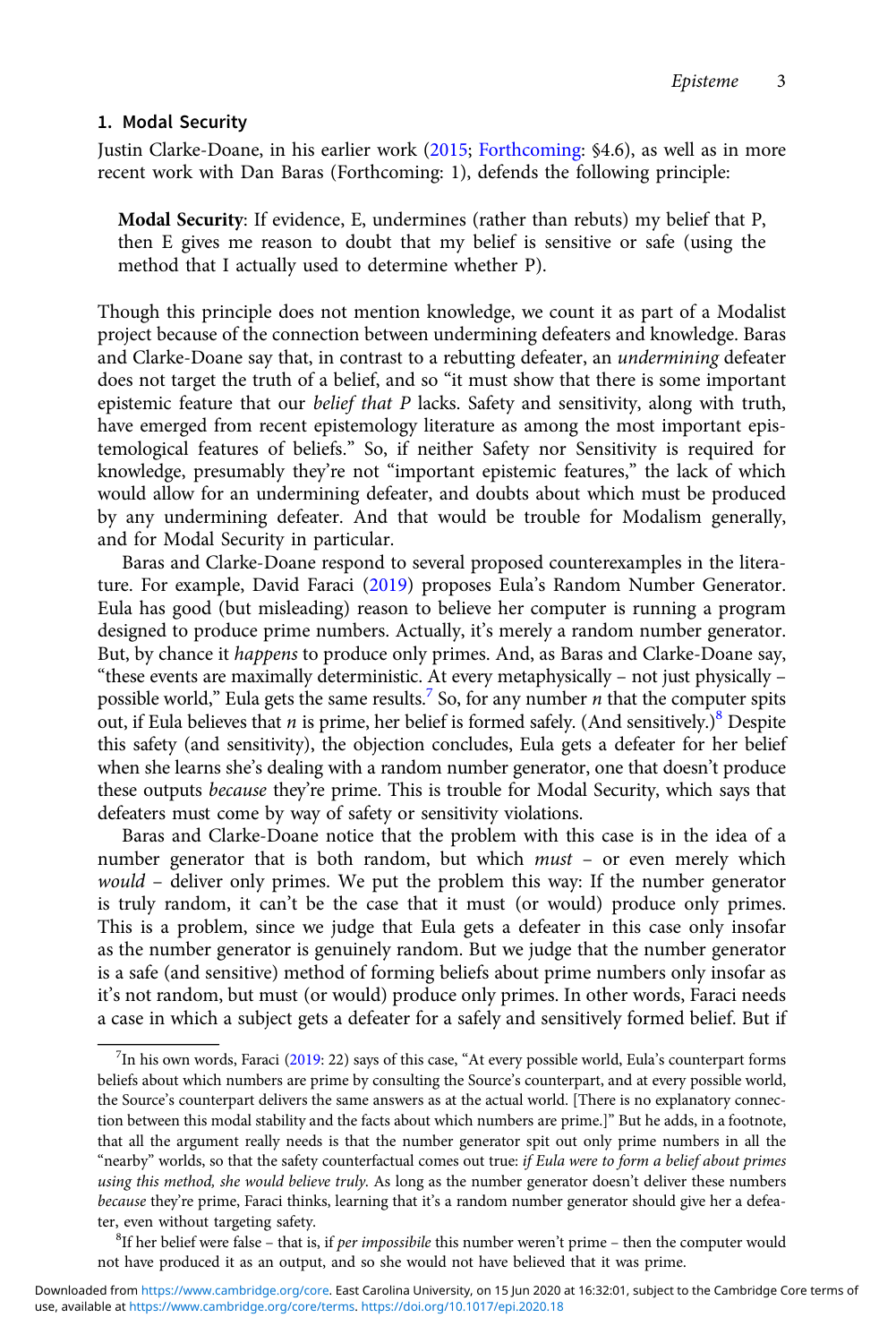Eula's number generator is truly random, then it's neither a safe nor a sensitive method. Yet if it's not truly random, and for some reason reliably produces primes, then Eula gets no defeater when she learns this.

We would like to present a new problem for Modal Security. Recall that Modal Security says that if evidence undermines your belief, it must give you reason to doubt that your belief is sensitive or safe. And this is because either sensitivity or safety is an "important epistemic feature," which we take to mean a necessary condition on knowledge. For if neither safety nor sensitivity is required for knowledge, it's hard to see how an undermining defeater could possibly succeed by targeting either of these conditions, and harder still to see why an undermining defeater must provide reason to doubt that these conditions obtain. If some condition is not necessary for knowledge – if, that is, if one can transgress this condition and still know full well that p is true – then why think evidence that this condition isn't met should defeat one's belief that p? And if neither sensitivity nor safety is required for knowledge, then that means some other condition is, in addition to truth and belief, since truth and belief are themselves insufficient for knowledge. And, presumably, an undermining defeater could succeed by targeting this other condition, without targeting sensitivity or safety. If these additional assumptions about the relationship between undermining defeat and knowledge are right, then a case of belief that was not formed sensitively or safely and yet is knowledge all the same would refute Modal Security.

We believe there are such cases, and here's a general recipe to whip one up: first, pick the most virtuous belief-forming method you can imagine, and have a subject form a belief via that method. Second, add a twist of fate: put the method in danger of malfunctioning, but let the danger remain purely counterfactual. Now, since things could have gone less well epistemically but  $d\dot{d}n't$ , it is quite tempting to admit that the virtuous method produced knowledge. And yet the belief was not formed safely, for there are many nearby possible worlds in which the method goes awry. And neither need the belief be formed sensitively, since, if the belief were false, it could easily happen that the method still produces that belief. Such a case nicely pries apart our concept of knowledge from our concepts of safety and sensitivity, by polluting very many of the "nearby" worlds with false beliefs, while maintaining a tight enough connection between belief and its truth to allow for knowledge.<sup>9</sup> What we see in such cases is that, sometimes, our *actual* performance is enough for knowledge, even under threat of externalities.

For example, suppose that the world's most accurate clock hangs in Smith's office, and Smith knows this. This is an Atomic Clock: its accuracy is due to a clever radiation sensor, which keeps time by detecting the transition between two energy levels in cesium-133 atoms. This radiation sensor is very delicate, however, and could easily malfunction if a radioactive isotope were to decay in the vicinity. This morning, against the odds, someone did in fact leave a small amount of a radioactive isotope near the world's most accurate clock in Smith's office. This alien isotope has a relatively short half-life, but–quite improbably–it has not yet decayed at all. It is 8:20 am. The alien isotope will decay at any moment, but it is indeterminate when exactly it will decay. Whenever it does, it will disrupt the clock's sensor, and – for fascinating science-y reasons that needn't delay us here – it will freeze the clock on the reading "8:22."

The clock is running normally at 8:22 am when Smith enters her office. Smith takes a good hard look at the world's most accurate clock – which she knows is an extremely well-designed clock that has never been tampered with – and forms the true belief that

<sup>&</sup>lt;sup>9</sup> According to Explanationism, this "tight enough" connection is the explanation relation. In Atomic Clock, it remains the case that Smith believes it's 8:22 because it is 8:22, even if, due to the threat of this isotope, the actual world is surrounded by an ocean of error.

use, available at <https://www.cambridge.org/core/terms>.<https://doi.org/10.1017/epi.2020.18> Downloaded from [https://www.cambridge.org/core.](https://www.cambridge.org/core) East Carolina University, on 15 Jun 2020 at 16:32:01, subject to the Cambridge Core terms of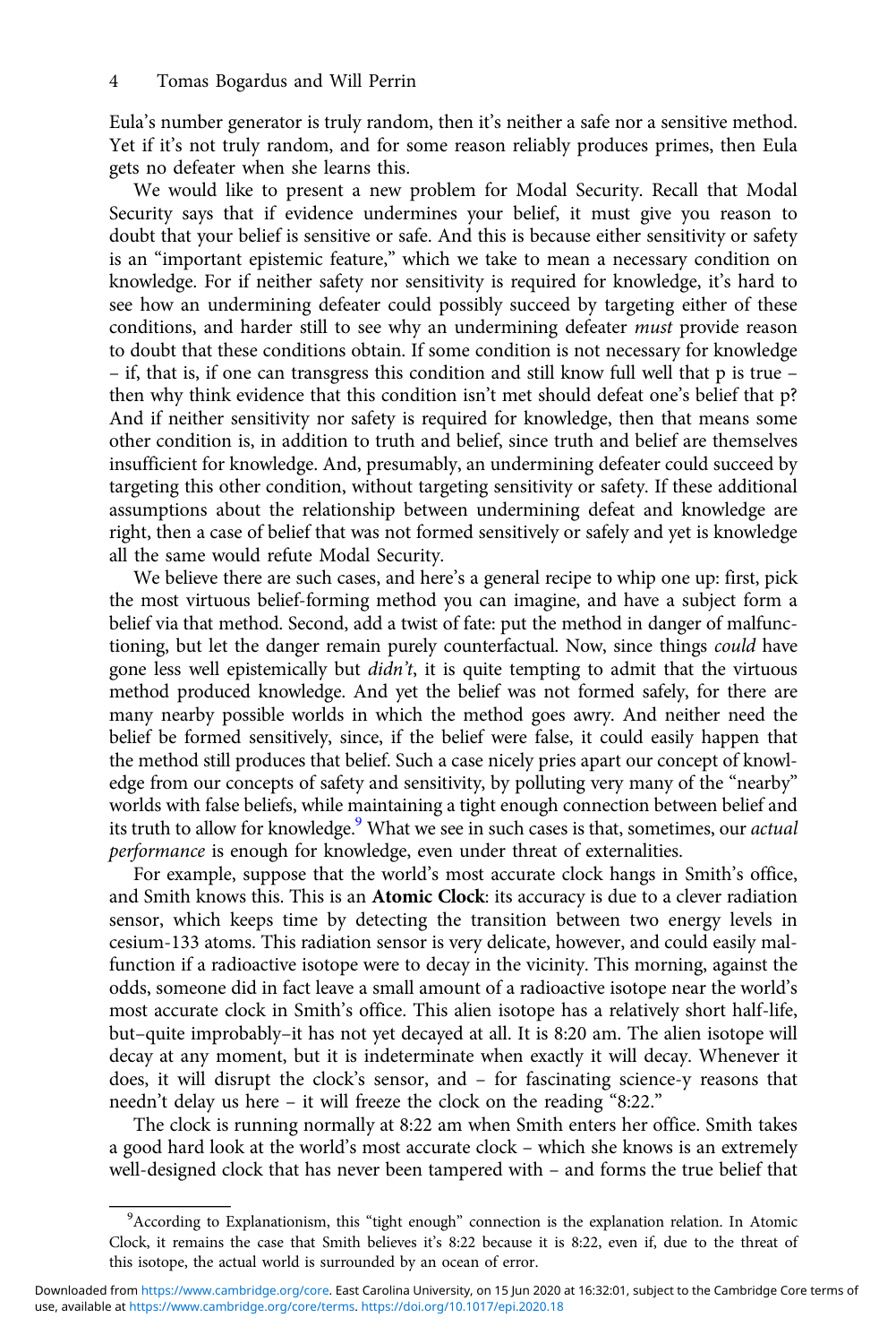it is 8:22 am. Now, does Smith know that it's 8:22 am? It strikes us as obvious that she does, and perhaps the same goes for you. Like Harry Frankfurt's [\(1969:](#page-17-0) 835–6) counterfactual intervener, the damage of this radioactive isotope remains purely counterfactual, and everything is functioning properly when she forms her belief. Yet, since the isotope could easily have decayed and frozen the clock at "8:22," and since Smith may easily have checked the clock a moment earlier or later, Smith might easily have believed it is 8:22 am without it being 8:22 am. Smith formed her belief in a way that could easily have delivered error. So, while the actual world remains untouched, the threat this isotope poses to the clock pollutes "nearby" modal space with error. This allows us to conceptually separate knowledge from safety.<sup>10</sup>

What's more, Smith's belief is not formed sensitively. Recall the test for sensitivity: If it weren't 8:22, Smith wouldn't believe that it is (via this method). Let's run the test. How would things be for Smith and her clock if it weren't 8:22? Well, if it weren't 8:22 when Smith checked her clock, it would be slightly earlier or later. And the isotope has been overdue to decay for some time now. So, if Smith were to check the clock slightly earlier or later, she may well check a broken clock: the isotope may well have decayed, freezing the clock on "8:22" even when it's not 8:22. In that case, Smith would still believe it's 8:22 by checking her clock. So, if it weren't 8:22, Smith may well still believe that it is, using the same method she actually used. So, it's not the case that Smith would not believe it's 8:22 by checking this clock, if it weren't 8:22. So, Smith fails the sensitivity condition.

Therefore, neither safety nor sensitivity is a necessary condition on knowledge. So, if undermining defeaters must operate by targeting a necessary condition on knowledge, then undermining defeaters can't operate via safety or sensitivity, and a fortiori they need not so operate.<sup>11</sup> Therefore, Modal Security is false.<sup>12</sup> This ends our discussion

itself required for knowledge, or either safety or sensitivity entails some other feature F that is required for

 $10$ For further development and defense of this case, please see Bogardus ([2014\)](#page-17-0), as well as Bogardus and Marxen [\(2014\)](#page-17-0).<br><sup>11</sup>Atomic Clock targets the alleged safety and sensitivity conditions on knowledge. Yet, as we've noted,

Modal Security is a principle that concerns only undermining *defeat*. If the additional assumptions connecting undermining defeat to knowledge discussed above give you pause for thought, you may be pleased to learn that Atomic Clock can be modified to target Modal Security directly. In Atomic Clock, there is no safety or sensitivity, but there is knowledge. So, if Smith learns all this, she doesn't get a defeater. But now suppose that the isotope does decay and the clock goes out. It freezes. Learning that does give Smith an undermining defeater for her belief. But, since the clock remains an unsafe (and insensitive) way to form a belief, the defeater doesn't give Smith a reason to think the clock is unsafe or insensitive. (She was already sure of that.) Or, if you think this still does give her reason to doubt safety or sensitivity, even more, we could add another decaying isotope that would flip the clock on, but this decay is really unlikely. We can adjust the probabilities so that the clock is exactly as unsafe and insensitive as before. There are exactly the same proportions of "nearby" worlds with a working clock and worlds with a broken clock. Since learning that the clock has frozen in this context would undermine Smith's belief without requiring any change in her confidence regarding safety or sensitivity, this is a problem for Modal Security. Notice also that this case makes trouble even for "Modal Security<sub>3</sub>," from Clarke-Doane and Baras [\(Forthcoming:](#page-17-0) §8), which says: "If evidence, E, undermines our belief that P, then E gives us direct reason to doubt that our belief is sensitive or safe or E undermines the belief that <the belief that P is safe and sensitive>." For reasons already given, the first disjunct of the consequent of Modal Security<sub>3</sub> is not met. And, plausibly, neither is the second disjunct, for two reasons: First, in the case now under consideration, Smith doesn't even believe that <the belief that it's 8:22 is safe and sensitive>. In fact, since Smith had already been informed of the nearby isotope, Smith already knew that the belief that it's 8:22 is neither sensitive nor safe. Second, even if we read the second disjunct of the consequent of Modal Security<sub>3</sub> in such a way that Smith would need only receive reason to doubt (i.e. lower her credence) in the proposition that <the belief that it's 8:22 is safe or sensitive>, given the facts about the "offsetting" isotope we describe above, plausibly Smith doesn't receive any such reason.<br><sup>12</sup>Going by its letter and not its spirit, Modal Security entails merely this: *either* safety or sensitivity is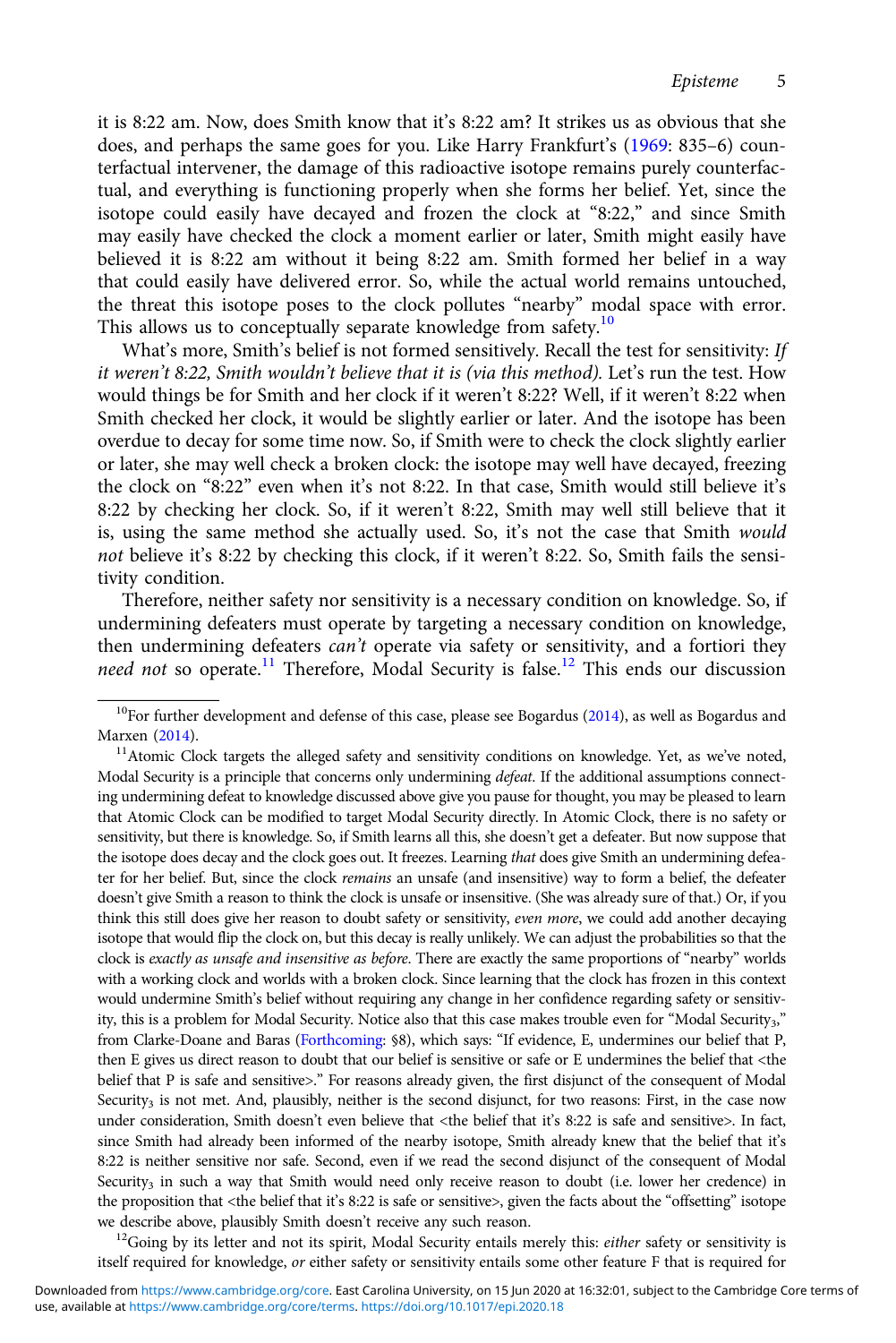of the first Modalist project we mean to address. We turn now to the second Modalist project: Modal Virtue Epistemology.

## 2. Modal Virtue Epistemology

In a recent paper, Bob Beddor and Carlotta Pavese [\(Forthcoming](#page-17-0)) endorse a version of the safety condition on knowledge, and they offer this analysis: "a belief amounts to knowledge if and only if it is maximally broadly skillful – i.e., it is maximally modally robust across worlds where conditions are at least as normal for believing in that way." For a performance to be *maximally modally robust* is for it to succeed in *all* of the relevantly close worlds (Beddor and Pavese [Forthcoming:](#page-17-0) 10). This is why we don't need a truth condition in their analysis: maximal modal robustness entails truth. As for "normal," they provide this guide for understanding the notion: "identify the normal conditions for a task with those which we would consider to be fair for performing and assessing the task … [O]ur intuitions about cases reveal a tacit grasp of these conditions."

Beddor and Pavese offer a general strategy for responding to challenges to the safety condition, and here's how it would go with respect to Atomic Clock. The task at hand is: forming beliefs about the time based on checking a clock. If the isotope had interfered with the clock, this interference would have rendered conditions significantly more abnormal for the task at hand than they are in the actual world, where the isotope is present but does not intervene. The decayed isotope puts poor Smith at an unfair disadvantage, as it were. According to Modal Virtue Epistemology, we should ignore situations like that, where the subject is disadvantaged by abnormal, unfair conditions. So, it turns out that Smith's belief is safe (i.e. maximally broadly skillful), since it is true in all worlds where conditions are at least as normal as they are in the actual world. This how Beddor and Pavese mean to respond to proposed counterexamples to Modal Virtue Epistemology.

However, there is a serious problem for this Modalist strategy from Beddor and Pavese. On their view, knowledge requires safety, and their understanding of safety requires maximal modal robustness. It's a high-octane brand of safety that they're

knowledge (so that, if an undermining defeater operates by showing that your belief lacks F, it thereby also gives you a reason to think your belief lacks sensitivity or safety, en passant). Atomic Clock deals with the first possibility, showing that neither safety nor sensitivity is required for knowledge. As for the second possibility, neither believing sensitively nor believing safely by itself entails knowledge, because neither one entails truth. Nor do they entail truth even conjoined. And, as Linda Zagzebski ([1994\)](#page-18-0) taught us, if the non-true-belief part of a proposed analysis of knowledge doesn't entail truth, then it should be possible to construct Gettier cases for the analysis. And one can do that for safety and sensitivity like so: pick the most virtuous, safest, most sensitive method you can think of. Like a clock, or a calculator. It's a safe method, so there are no 'nearby' worlds in which you use it and it delivers error – but there are 'distant' worlds where this happens. It's a sensitive method, so, there are no 'nearby' worlds in which a proposition is false and yet the method tells you that proposition is true – but there are 'distant' worlds where this happens. Now let a person employ this method to form a belief. Suppose this was one of the rare, 'distant' occasions when the method got it wrong. But, by sheer coincidence, events transpire that cause the belief to turn out true. A Gettier case. So, the belief will not be knowledge, even though it's a true belief formed via a method that was both sensitive and safe. So, safety and sensitivity are not enough to entail whatever's missing from the analysis of knowledge in order to avoid Gettier cases. This shows that there is some anti-Gettier condition that's required for knowledge, yet not entailed by sensitivity or safety (or both). But then Baras and Clarke-Doane should agree that an undermining defeater might succeed without giving us reason to doubt safety or sensitivity, by instead giving us reason to doubt that this missing, anti-Gettier condition has been satisfied, where this condition is not entailed by sensitivity or safety (or both). And this means Modal Security is false.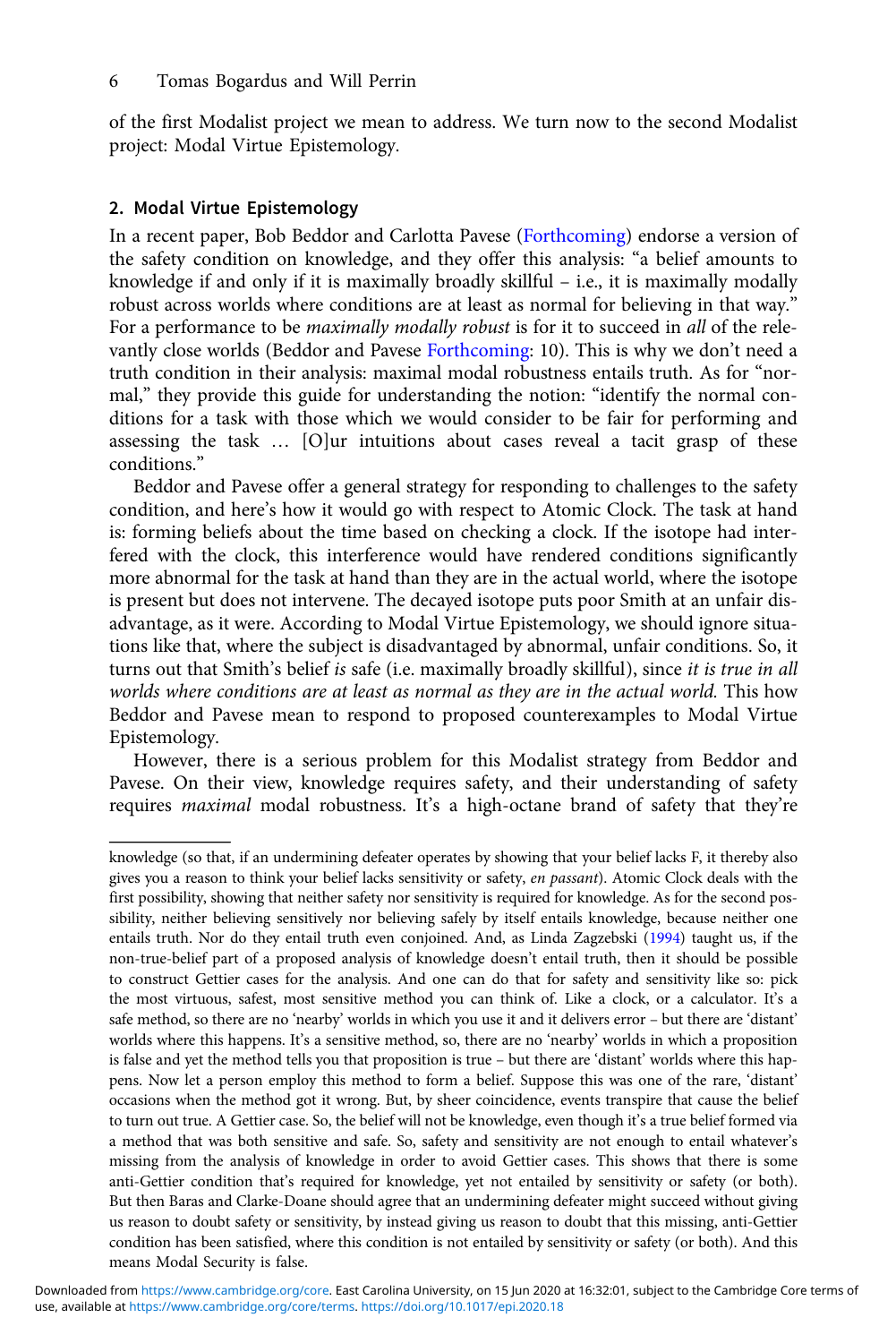using in this machine, requiring success in all relevantly close worlds, i.e. worlds where conditions are at least as normal for the task. But what if we're excellent yet not infallible at some task? Remembering what we ate for breakfast, for example. We're really good at this. But *sometimes* we get it wrong, even in normal, fair conditions.<sup>13</sup> Modal Virtue Epistemology says that our belief was not maximally modally robust, and so *not* safe, and so *not* knowledge. On their view, knowledge requires infallibility in all scenarios at least as normal or fair as the actual scenario. So ordinary, fallible knowledge is a counterexample to Modal Virtue Epistemology. This is a problem.

But let's be charitable, even if we fail in all other virtues. Suppose Pavese and Beddor retreat to this – safety requires just substantial modal robustness, truth in many relevant nearby worlds. In that case, we get the second horn of the dilemma. Now the view is: a belief amounts to knowledge if and only if it is broadly skillful to a high degree. But, even still, there are counterexamples. Suppose that, very improbably and acting totally out of character, we give you some eye drops that make your vision blurry, and then pressure you to read an eye chart. Your vision is so blurry that either you get the wrong answer, or you get the right answer by chance. Neither one is knowledge. But what does this revised view say? Well, we'll have to check all the 'nearby' worlds at least as normal as the actual world, which will include all the many worlds where, acting in character, we don't administer the eye drops, and you have clear eyes. In many of these worlds, you get the right answer. So, the belief is safe, on this revised view. So, you have substantial modal robustness; the belief is substantially broadly skillful. So, it's knowledge, on this view. But this is certainly the wrong result.

We have good reason, then, to abandon Modal Virtue Epistemology, just as we did with Modal Security. The failures of these two prominent Modalist projects are suggestive of deep flaws within Modalism itself. We believe Modalism was an understandable application of exciting twentieth-century advances in modal logic to longstanding problems in epistemology. And it comes close to the truth. But it's possible, albeit difficult, to design counterexamples that tease apart knowledge from sensitivity and safety. So, we believe Modalism misses something crucial about the nature of knowledge: the connection between a believer and the truth can't be fully captured in modal terms, because it's an explanatory connection. Modalism, then, can have no long-term success as a research project. It's standing in its own grave. So, it's time to look elsewhere for the analysis of knowledge.

## 3. Explanationism

What is Explanationism? Alan Goldman [\(1984:](#page-17-0) 101) puts it this way: a belief counts as knowledge when appeal to the truth of the belief enters prominently into the best

<sup>&</sup>lt;sup>13</sup>Objection: If we fail to remember what we had for breakfast, something abnormal must have been going on, requiring some special explanation. If so, the conditions weren't fair and normal after all, and so this isn't a counterexample. Reply: We doubt that first inference, but perhaps its attraction is due to the fact that knowledge by way of memory is somewhat immediate, and effortless. So consider instead a case that is more analogous to Beddor and Pavese's example of shooting hoops, namely a case in which knowledge comes by way of a process, a performance. Consider, for example, taking a standardized test, like the SAT or the GRE. We have a pretty firm grip on what constitutes fair and normal conditions for taking these tests. And, we think, even a fallible test-taker can nevertheless know at least some of the answers to these test questions in such conditions, just as even a successful, professional basketball player can miss some shots occasionally, even in fair and normal conditions. (And, in neither case does failure necessarily require some special explanation.) So, here, we see again that knowledge does not require success in all worlds where conditions are at least as normal for the task at hand. Thanks to Bob Beddor and also Sydney Keough for independently encouraging us to consider an objection like this.

use, available at <https://www.cambridge.org/core/terms>.<https://doi.org/10.1017/epi.2020.18> Downloaded from [https://www.cambridge.org/core.](https://www.cambridge.org/core) East Carolina University, on 15 Jun 2020 at 16:32:01, subject to the Cambridge Core terms of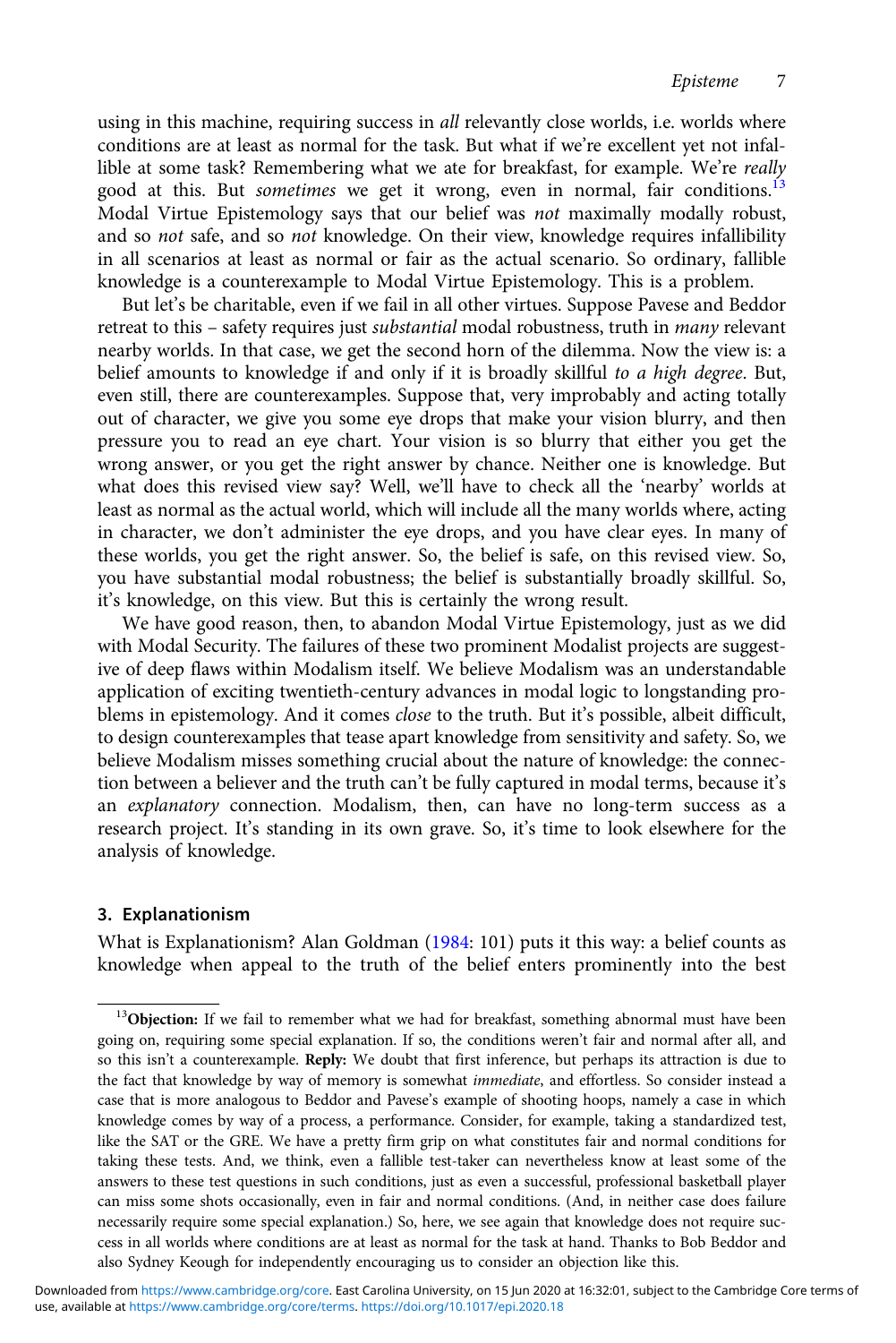explanation for its being held. And Carrie Jenkins [\(2006:](#page-17-0) 139) offers this definition: S knows that p if and only if p is a good explanation of why S believes that p, for someone not acquainted with the particular details of S's situation (an 'outsider').<sup>14</sup> As for what makes something a good explanation, we recommend that Explanationism be openminded, and commit itself only to this minimal understanding of explanation from Goldman ([1984](#page-17-0): 101): "Our intuitive notion of explaining in this context is that of rendering a fact or event intelligible by showing why it should have been expected to obtain or occur."<sup>15</sup> As for what it is for truth to "enter prominently" or, as we'd say, to figure crucially into an explanation, we remind our reader of what we said above regarding Strevens' kairetic test for difference makers: the most abstract version of the explanation will feature all and only the difference-makers. If the truth of the relevant belief is among them, that truth figures crucially into the explanation, and the relevant belief counts as knowledge.

One motivation for Explanationism is the observation that debunking arguments across philosophy – against moral realism, religious belief, color realism, mathematical Platonism, dualist intuitions in the philosophy of mind, and so on – have a certain commonality.<sup>16</sup> To undermine some belief, philosophers often begin something like this: "You just believe that because…," and then they continue by citing an explanation

One may also worry that, if explanation itself is eventually cashed out in modal terms, then Explanationism is not a viable alternative to Modalism at all, and in fact reduces to a species of Modalism. One might think, for example, that if A explains B, then if A hadn't obtained, B would not have obtained either, and if A explains B, then if B were to obtain, then A would obtain as well. And the superficial similarity of such implications – with respect to Explanationism's claim that truth (A) must explain belief (B) – to the Sensitivity and Safety conditions might make one uncomfortable. However, we think both of those inferences above are invalid, subject to refutation by counterexample (e.g. cases familiar from the causation literature, featuring preemption, trumping, etc.). Also, if we're right that neither Sensitivity nor Safety are required for knowledge, and yet the condition laid down by Explanationism is required for knowledge, then this shows that the condition laid down by Explanationism does not entail either Sensitivity or Safety. While we're optimistic that explanation need not be analyzed in modal terms at all, even if that turned out to be the case, the fact that the condition laid down by Explanationism is distinct from both Safety and Sensitivity would still count as an important advance. (We thank our audience at the Institute of Philosophy in London for helpful discussion of this worry.)<br><sup>16</sup>See Dan Korman [\(2019](#page-18-0)) for a nice overview of this style of argument across the entire landscape of

philosophy.

<sup>&</sup>lt;sup>14</sup>Jenkins ([2006](#page-17-0): 138) says, "I present this condition, however, not as an analysis of knowledge, but rather as a way of getting a handle on the concept and further the effort to understand what its role in our lives might be." We, however, advocate Explanation as a good old-fashioned *analysis* of knowledge. If you have Williamsonian scruples against the project of analyzing knowledge, please see Faraci [\(2019](#page-17-0): 22–3), who helps dispel those worries.<br><sup>15</sup>Goldman's talk of "rendering a fact or event intelligible" may occasion the worry that, since what

counts as demystifying varies from subject to subject, on Explanationism, whether someone's belief that p counts as knowledge will vary from subject to subject. Some accounts of explanation – known as "pragmatic" or "contextual" accounts – may well have this implication. See, for example, Bas van Fraassen [\(1980](#page-18-0)) and Peter Achinstein ([1983](#page-17-0)). But traditional, non-contextual accounts of explanation can give a different, objective reading of "rendering facts intelligible" or "demystifying phenomena." An explanation may succeed, render intelligible a phenomenon, and demystify it, even if someone disagrees or fails to appreciate this. Such an account may also assuage the worry that explanation itself is ultimately analyzed in terms of knowledge, perhaps by way of understanding. In which case, by analyzing knowledge in terms of explanation, Explanationism will go in a circle. But if explanation is a mind-independent relation, not to be analyzed in terms of mental states like understanding or knowledge, then there is hope for Explanationism to avoid this circle. Though we ourselves favor traditional, non-contextual accounts of explanation, we intend Explanationism to be consistent with each.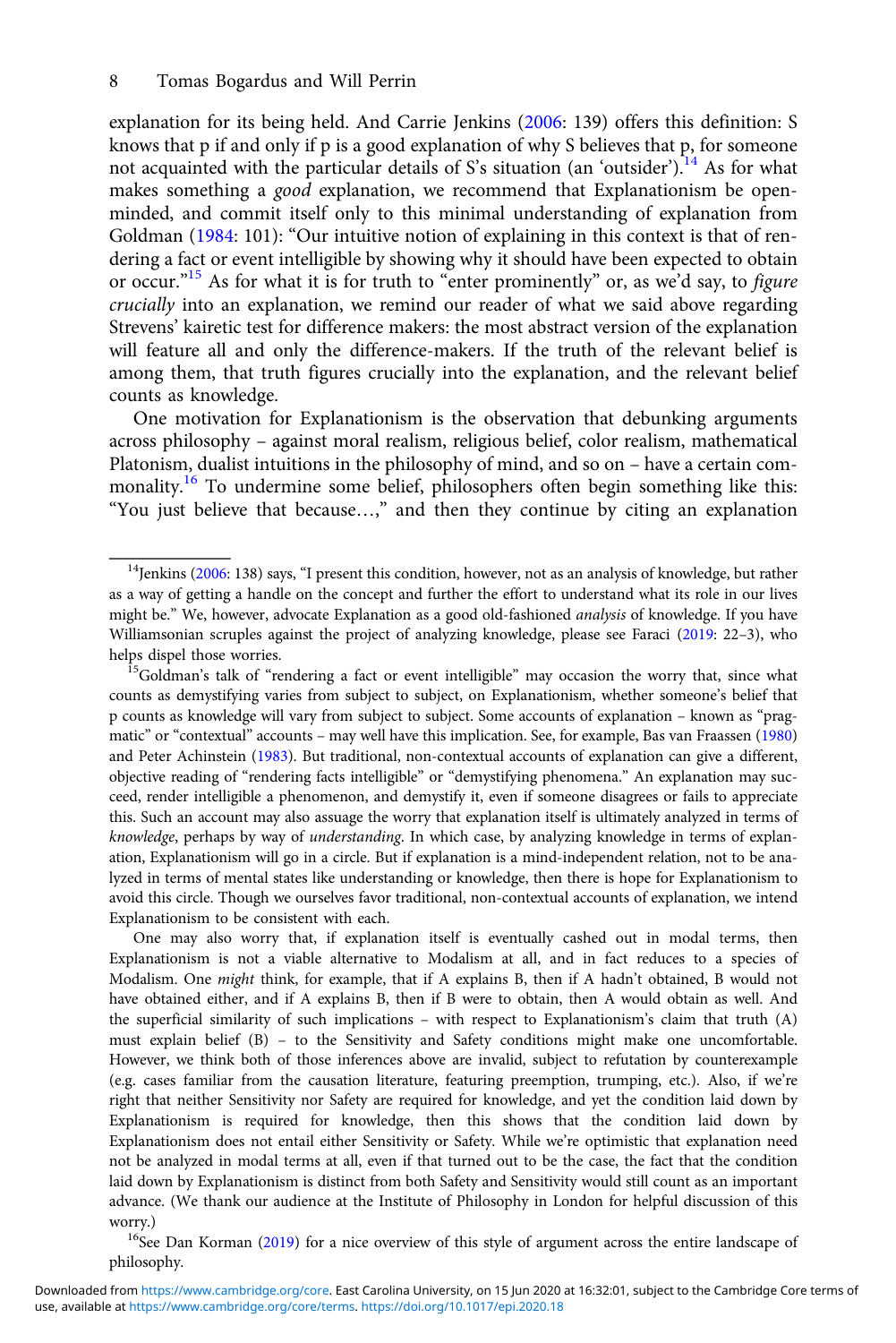that does not feature the truth of this belief. Our evident faith in the power of such considerations to undermine a belief suggests that we take knowledge to require that a belief be held because it's true, and not for some other reason independent of truth. Explanationism agrees.

We'll now further motivate Explanationism by taking the reader on a test drive through some common avenues of gaining knowledge, to see how Explanationism handles. Let's start with perception, using vision as a paradigm example. Consider an ordinary case, for example the belief that there's a computer in front of you, formed on the basis of visual perception under normal conditions. Your believing this is straightforwardly explained by the fact that there is a computer in front of you. It's true that there's more we could (and perhaps even should) add to the explanation – facts about the lighting, distance, functioning of your visual system, your visual experience, etc. – but the truth of your belief would remain a crucial part of this explanation. If we tried to end the explanation like so, "You believe there's a computer before you because it looks that way," we'd be ending the explanation on a cliffhanger, as it were. We should wonder whether things look that way because they are that way, or for some other reason.<sup>17</sup> A satisfying, complete explanation in this case, then, will include the fact that there is a computer before you, which is the truth of the relevant belief. So, Explanationism tells us this is a case of knowledge, as it should.

Knowledge by way of memory can receive a similar treatment. Memory is, after all, something like delayed or displaced perception. When you remember that you had granola for breakfast, you hold that belief on the basis of a familiar kind of memorial experience. And, if this really is a case of knowledge, you're having this memory because you actually had the *experience* of eating granola for breakfast, and you had the experience of eating granola because you really *did* eat granola. This last link is required for a complete explanation. So, again, though there is much we might add to the explanation of your belief in this case to make it more informative, the truth of your belief will play a crucial role. And so Explanationism again gives the right result.<sup>18</sup>

We believe that Explanationism also handles introspection rather easily. Even if you don't think that introspection operates via representations, as perception does, probably we can agree that some sort of spectating occurs during introspection. And so a story can be told much like the story above about ordinary visual perception. When you believe, for example, that you're desiring coffee, or that you're having an experience as of your hands sweating from caffeine withdrawal, you believe this because of what you "see" when you attend to the contents of your own mind (or what you "just see," if you insist, rightly, that introspection is direct and non-representational). And you (just) see what you do because

 $17$ It would be like this: A man of modest means presents his wife with a letter he's just opened containing a \$50,000 check. "Where did this come from?" she excitedly and reasonably asks. "The mailbox," he truthfully replies. This is not a complete explanation. So too if we offer how things look to explain how we believe things are. Goldman [\(1988](#page-17-0): 49-50) suggests that, in a case of believing there's a typewriter before one on the basis of perception, "the retinal image … does not screen out the typewriter in the explanation for my belief," because "that the retinal image makes my belief more probable can itself be explained by the fact that the retinal image is much more probable given the typewriter."<br><sup>18</sup>As for knowledge of events that happened in the past but which you don't remember, Alan Goldman

<sup>(</sup>[1984](#page-17-0): 103) says something we consider very sensible: "On one variation a past fact explains subsequent perceptions and beliefs that, together with communication, explain a present belief about that fact. On a second variation a past fact leaves material traces (that it explains), which constitute present evidence that, together with beliefs about the explanatory relations themselves, explain present belief about the past fact. Knowledge about the future derives from similar chains as well. Presently observed facts can help to explain some belief about the future, and these facts can also explain via causal chains the coming to pass of the future events now believed forthcoming on the basis of this evidence."

use, available at <https://www.cambridge.org/core/terms>.<https://doi.org/10.1017/epi.2020.18> Downloaded from [https://www.cambridge.org/core.](https://www.cambridge.org/core) East Carolina University, on 15 Jun 2020 at 16:32:01, subject to the Cambridge Core terms of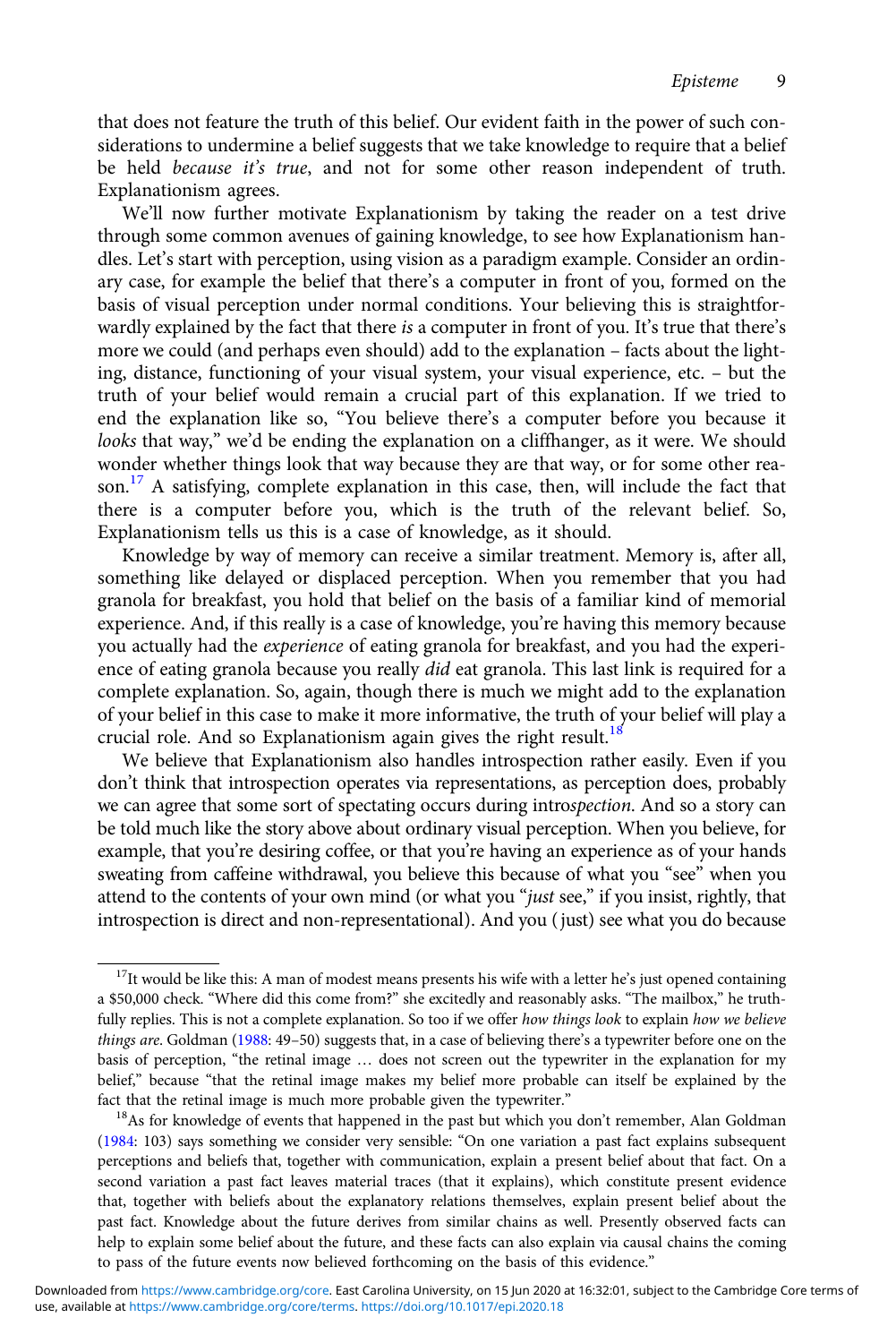it's there. You really do have the desire, and you really do have the experience as of your hands sweating. So, here too we find that truth plays a crucial role in the explanation of your belief. And Explanationism gets the right result again.

Now let's consider rational intuition. Here, things might look more challenging for Explanationism. Roger White [\(2010:](#page-18-0) 582–3) puts the concern like so: "It is hard to see how necessary truths, especially of a philosophical sort can explain contingent facts like why I believe as I do." But we believe Explanationism has an answer. In the ordinary cases of knowledge of necessary truths, rational intuition puts us in a position to "just see" the truth of the proposition. Emphasis on "just," since, in this case, no premises or inferences are needed. It's akin to the case in which we "just see" that there's a computer in front of us, non-metaphorically, using our eyes. (Though, in the case of perception, there is an appearance/reality distinction.) To the degree that it's plausible that, in the ordinary case, you believe there's a computer before you because there is a computer before you, it's also plausible that, for example, you believe that  $2 + 2 = 4$ because, lo, this fact is there, before your mind's eye, as it were. Rational intuition has positioned you to appreciate this truth. The fact that  $2 + 2 = 4$  is necessarily true is no barrier to its contingent presence before your mind playing a crucial role in the explanation of your belief.<sup>19</sup>

Of course, talk of rational intuition often raises skeptical concerns about its fallibility, especially in light of apparent disagreement, both of the intrapersonal variety (in the form of paradoxes), and the interpersonal variety (in the form of disagreeing intuitions among philosophers). This concern is perhaps more acute when rational intuition is said to be direct, unmediated, etc. How could such a power err? Readers wishing to explore this issue may consult Bealer ([1998,](#page-17-0) [2004](#page-17-0)), BonJour [\(1998](#page-17-0)), and, more recently, Christensen [\(2009\)](#page-17-0), Killoren [\(2010](#page-18-0)), Bengson [\(2015\)](#page-17-0), Chudnoff [\(2016\)](#page-17-0), and Mogensen [\(2017\)](#page-18-0). We agree with Pust [\(2017](#page-18-0)), though, that "it can be difficult to determine if another's failure to have an intuition that p is epistemically significant, as they may have yet to really grasp or consider the precise proposition at issue." We think it a promising strategy worth exploring to diagnose alleged cases of disagreement over intuitions (as well as alleged cases of errors in intuition) as cases of proposition confusion in a Kripkean vein (cf. Kripke [1980:](#page-18-0) 143). Just as Kripke plausibly explained away the alleged intuitiveness of "It's possibly false that Hesperus = Phosphorus" as a mistaken description of the (true) intuition that "it's possibly false that the evening star = the morning star," one might similarly explain away alleged cases of disagreeing intuitions or intuitive error as actually involving a mistaken description of the relevant (and true) intuition. Exploring this strategy fully is beyond the scope of this paper.

 $19$ An anonymous referee helpfully expressed this worry: the fact that  $2+2=4$  is causally inert, and so the fact is literally not doing any work here. If there were no numbers, or if the number 2 bore the plus relation to itself and to 7, we still would have believed as we do. In response, we deny that if there were no numbers, or if  $2+2=7$ , we still would have believed that  $2+2=4$ . We believe that rational intuition puts us in direct contact with the fact that 2+2=4. Rational intuition, on our view, does not operate via any sort of report, experience, representation, or appearance (e.g. what some call an "intellectual seeming," cf. Bealer [1998\)](#page-17-0), and so does not require that  $2+2=4$  have any causal power. On our view, there is no appearance/reality distinction when it comes to rational intuition: our grasp or apprehension of the relevant fact is unmediated, a direct acquaintance. So, there is no opportunity for hallucination or illusion when it comes to rational intuition. And, therefore, if it were false that 2+2=4, we would have noticed that. Followers of physicalism may find it difficult to explain the direct apprehension of truth afforded to us by rational intuition. But surely rational intuition works in some way (otherwise, a nasty skepticism and self-defeat looms). And if it's difficult for physicalism to explain this, so much the worse for physicalism, we say. But even if you go in for quasi-experiential intellectual seemings, it's still plausible that, and if it were false that  $2+2=4$ , we would have noticed that, just as, in the ordinary case of seeing an apple immediately before you, if the apple weren't there, you wouldn't have believed that it was, because you would have noticed its absence. See also Nicholas Sturgeon's [\(1984](#page-18-0): 65) response to a challenge to moral knowledge from Gilbert Harman. There, Sturgeon says, "if a particular assumption is completely irrelevant to the explanation of a certain fact, then the fact would have obtained, and we could have explained it just as well, even if the assumption had been false." Though see Joel Pust's ([2000:](#page-18-0) 240–3) criticisms.

use, available at <https://www.cambridge.org/core/terms>.<https://doi.org/10.1017/epi.2020.18> Downloaded from [https://www.cambridge.org/core.](https://www.cambridge.org/core) East Carolina University, on 15 Jun 2020 at 16:32:01, subject to the Cambridge Core terms of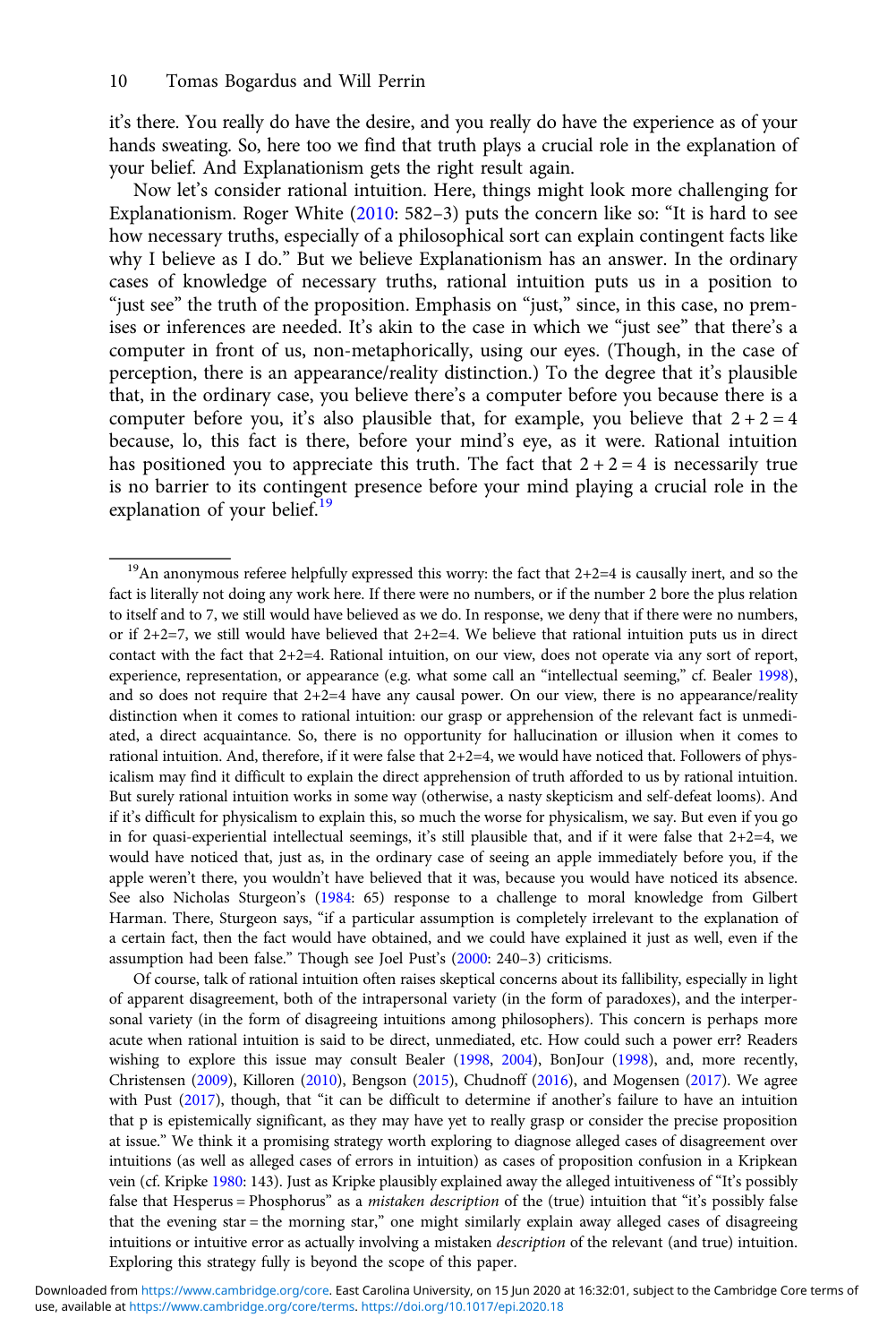In the next section, we'll turn to more difficult cases. These cases are so difficult that we call this section …

## 4. Some common objections

We consider first the case of abductive knowledge. How could, for example, your belief that all emeralds are green be explained by the relevant fact, when you've seen only a few emeralds? Here, we believe that the field has already been plowed by previous philosophers. Carrie Jenkins ([2006](#page-17-0): 159), drawing upon Goldman's prior work [\(1984:](#page-17-0) 103), offers this explanation of abductive knowledge:

[I]n genuinely knowledge-producing cases of inference to the best explanation, where p explains q, q explains [that the agent believes that q], and [that the agent believes that q] explains [that the agent believes that p], and all these explanatory links are standard, then one can collapse the explanatory chain and simply say that p explains [that the agent believes that p], even when talking to an outsider. For example, if I believe that all emeralds are green on the grounds of an inference from known instances of green emeralds, it seems reasonable to say that the fact that all emeralds are green is what explains my belief that they are. For it is what explains the fact that all the emeralds I have seen so far have been green, and this is what explains my general belief.

You may have qualms about endorsing transitivity with regard to explanation (or grounding), but notice that this account of abductive knowledge doesn't require anything so strong as that. It's a limited, qualified claim that, sometimes, under the right conditions, explanatory chains collapse, and that this is one of those times with those right conditions. If Explanationism is true, then those "right conditions" will have to do with difference-making, and which factors are strictly required for successful explanation.

We move then to the truly difficult case of deductive knowledge, where previous work is not so definitive. The prima facie worry is this: when I come to know something by way of deduction – when I run an argument and draw a conclusion – don't the premises explain my belief in the conclusion, rather than the truth of the conclusion itself? Goldman ([1984](#page-17-0): 104–5) makes the following attempt to incorporate deductive knowledge into Explanationism:

I know that a mouse is three feet from a four-foot flagpole with an owl on top, and I deduce that the mouse is five feet from the owl. I then know this fact, although I have no explanation for the mouse's being five feet from the owl, although this fact does not explain my belief. Appeal to explanatory chains, however, allows us to assimilate this case to others within the scope of the account. The relevant theorem of geometry is the common element in the relevant chains here. First, the truth of that theorem explains why, given that the mouse is three feet from a four-foot pole, it is five feet from the top, although it does not explain that fact simpliciter. Someone who accepts the other two measurements but does not know why, given them, the mouse is five feet from the owl, has only to be explained the theorem of geometry. Second, the truth of that theorem helps to explain why mathematicians believe it to be true, which ultimately explains my belief in it. My belief in the theorem in turn helps to explain my belief about the distance of the mouse from the owl. Thus what helps to explain my belief in the fact in question also helps to explain that fact, given the appropriate background conditions, which here include the other distances. The case fits our account.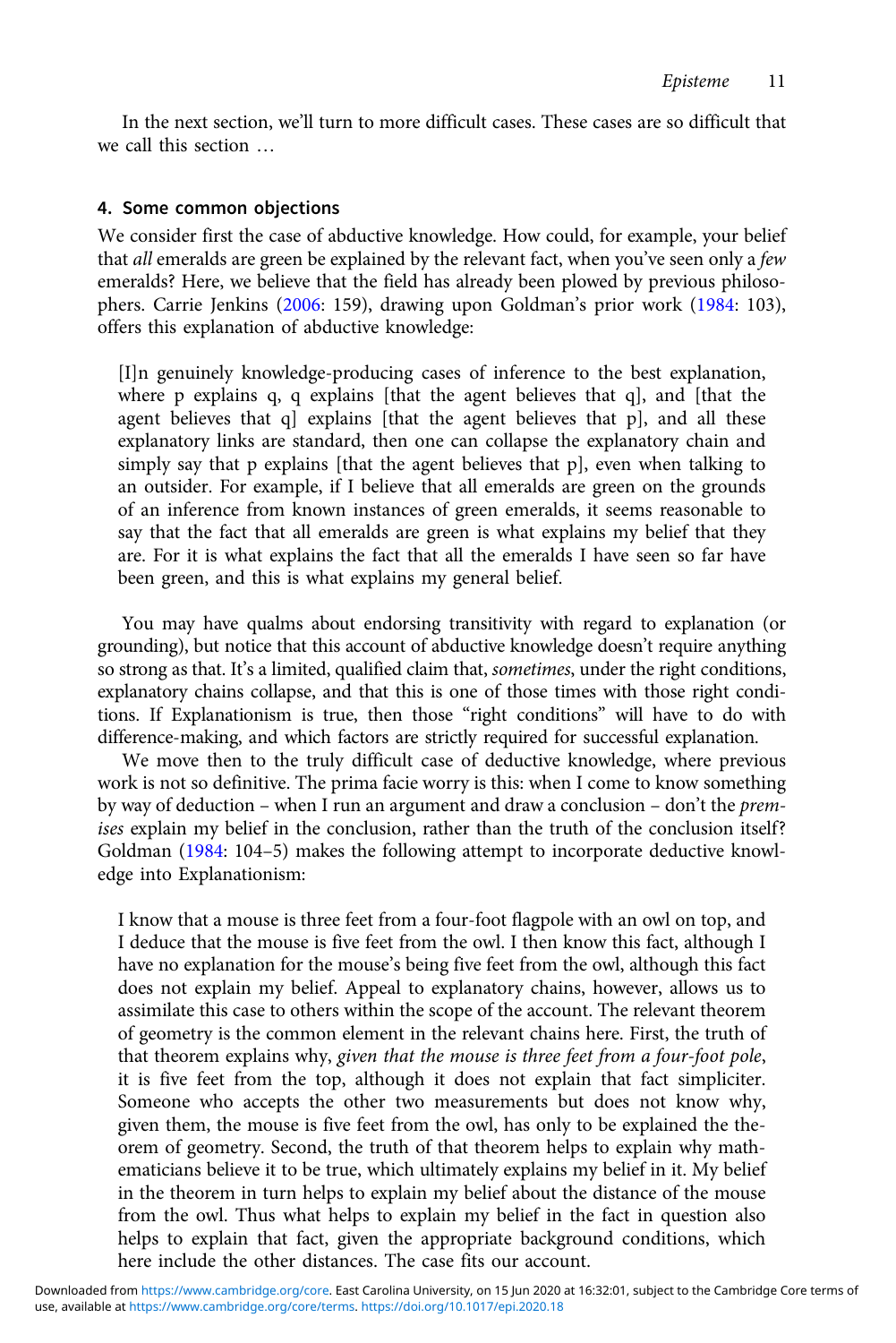## 12 Tomas Bogardus and Will Perrin

Goldman seems to use the following premises:

- 1. The Pythagorean theorem explains why, given that a mouse is three feet from a four-foot-tall flagpole with an owl on top, then the mouse is five feet from the owl.
- 2. The Pythagorean theorem explains why mathematicians believe it.
- 3. The fact that mathematicians believe the Pythagorean theorem explains why I believe it.
- 4. My belief in the Pythagorean theorem helps explain my belief that the mouse is five feet from the owl.

And Goldman wishes to derive this conclusion:

5. So, the Pythagorean theorem helps explain my belief that the mouse is five feet from the owl, and also explains why, given that the mouse is three feet from a four foot flagpole with an owl on top, the mouse is five feet from the owl.

If the explanatory chains collapse in the appropriate way, this conclusion does seem to follow: the Pythagorean Theorem helps explain my belief, and helps explain why my belief is true. But what's missing in all this – we think, and Goldman seems to acknowledge – is any account of how the fact that the owl is five feet from the mouse explains my belief that it is. Goldman shows, at most, how the Pythagorean Theorem helps explain my belief and also its truth (given certain conditions); but he doesn't show how the truth of my belief explains why I believe it. And we took that to be the primary desideratum of any Explanationist account of this case. Goldman ([1988:](#page-17-0) 35) complicates his analysis to accommodate difficult cases, allowing that the analysis is satisfied "if that which explains a belief also ultimately explains or is explained by the fact to which the belief refers." But, ideally, we'd like an Explanationism account of deductive knowledge that stays true to the original spirit of the analysis. So, we must look elsewhere. $20$ 

Carrie Jenkins [\(2006](#page-17-0): 160–1) attempts to improve on Goldman, and considers a case of Brian coming to know something by running the following argument:

- 6. If Neil comes to the party, he will get drunk.
- 7. Neil comes to the party.
- 8. So, he will get drunk

Brian knows (6) and (7), and believes (8) as a result of this argument. Does he know it, on Explanationism? Jenkins says "yes," and here's her reasoning:

It's only because Neil will get drunk that the two premises from which Brian reasons are true together; that is to say, it is only because Neil will get drunk that Brian's argument is sound … [A]fter noting that competent reasoners like Brian will (generally) only use sound arguments, we can explain the fact that Brian reasons as he does by citing the soundness of Brian's argument … Finally, we note that, uncontroversially, Brian's reasoning as he did is what explains his belief that Neil will get drunk. So now we know that the fact that Neil will get drunk explains why Brian's argument is sound, which explains

<sup>&</sup>lt;sup>20</sup>An anonymous referee helpfully raised another concern, which you may well share: It is far from clear that the Pythagorean Theorem construed as a proposition about pure Euclidean space can explain anything in the non-platonic realm of matter. We take this to be another reason to leave Goldman's proposal behind, and look elsewhere for an Explanationist account of deductive knowledge.

use, available at <https://www.cambridge.org/core/terms>.<https://doi.org/10.1017/epi.2020.18> Downloaded from [https://www.cambridge.org/core.](https://www.cambridge.org/core) East Carolina University, on 15 Jun 2020 at 16:32:01, subject to the Cambridge Core terms of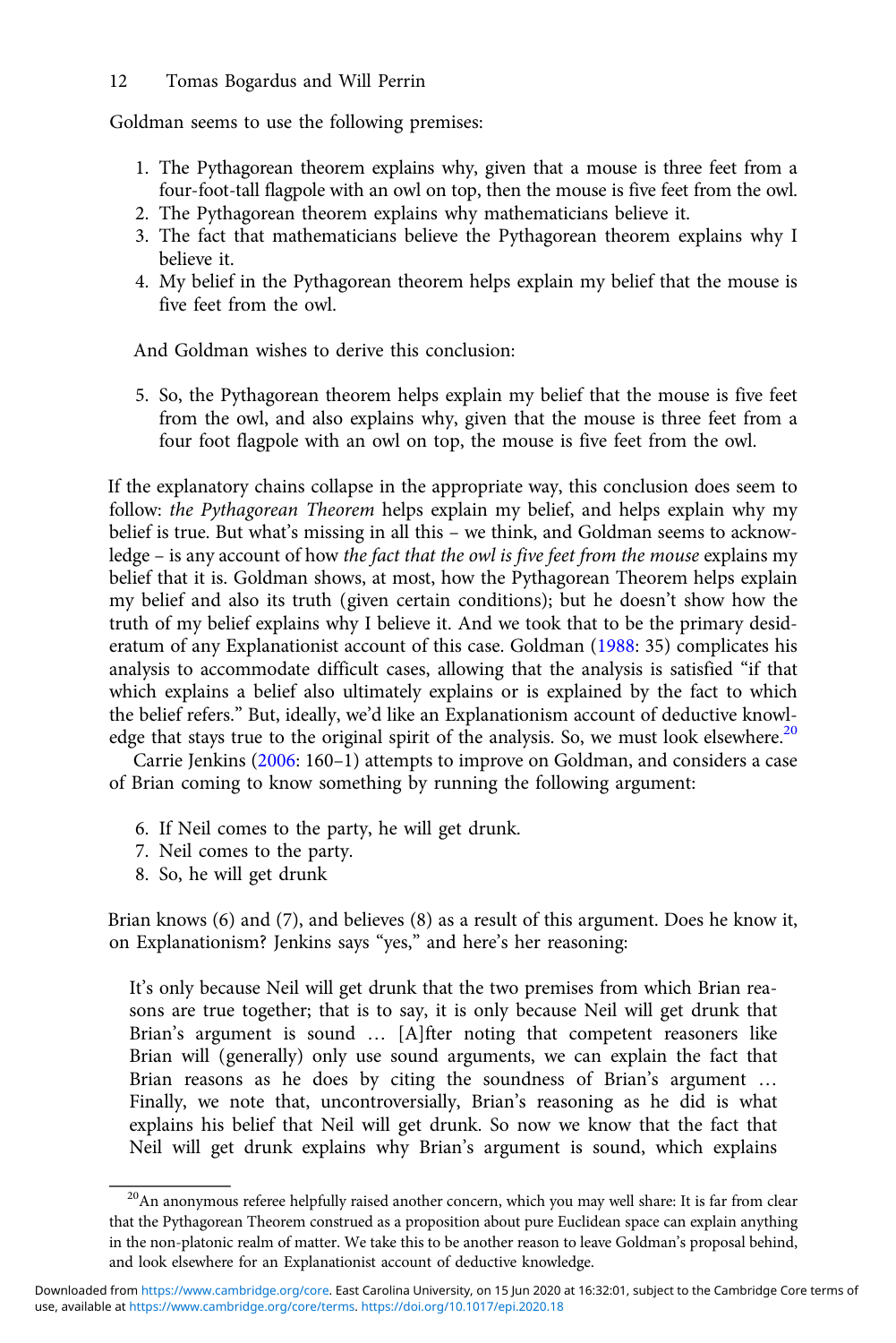Brian's reasoning as he did, which in turn explains why Brian believes that Neil will get drunk.

The first sentence is a little murky to us. Jenkins seems to be saying that (6) and (7) are true together, and the argument is valid, because (8) is true. But, obviously, an argument can be unsound and still have a true conclusion. (8) is no explanation of why "the two premises … are true together." If anything, you might have thought, it's the other way around: (6) and (7) together explain the truth of (8).

We're also puzzled by Jenkins' claim that the fact that this argument is sound explains why Brian, a competent reasoner, used it. After all, there are lots of sound arguments that Brian didn't use. Imagine before you a sea of sound arguments that Brian might have used. He happened to use this one and not any other, and the fact that it's sound won't help us understand why, since they're all sound.

We'd like to improve on the efforts from Goldman and Jenkins, like so. Deductive arguments are a means by which we come to metaphorically "see" the truth of some proposition. Brian doesn't believe (8) because he believes (6), (7), and that (6) and (7) entail (8). Rather, those beliefs get him in a position to see the truth of (8), and that is why he believes (8). It's like an ordinary case of non-metaphorical vision. Vision is fallible, since it might be a hallucination or illusion. But, so long as your visual system is functioning well, it puts you in a position to see objects before you, and if one such is a chair, you believe there's a chair there because there's a chair there. The fact that there's a chair there is a crucial part of the explanation of why you believe there is. Similarly, when you see the premises are true and the inference valid, deduction helps you see the conclusion. And that's because, in a sound argument, the conclusion is already "there," so to speak, in the premises. When one appreciates a sound argument, one is not merely seeing the truth of the premises and the validity of the inference; one also sees the truth of the conclusion thereby. In that case, you believe the conclusion because it's true. This is fallible, when the component beliefs or premises might be false or otherwise unknown. But, when they're true and you know it, then deduction positions you to see the truth of the conclusion.

So, ultimately, Brian does believe (8) because it's true. His knowledge of the premises and validity helped him appreciate that (8) is true. It's like putting the pieces of a puzzle together, and then seeing the picture. In this analogy, the premises and inference are the pieces, and the conclusion is the picture. Now, when there's a completed puzzle of a pangolin in front of you, and you believe there's a picture of a pangolin there, a crucial part of the explanation of why you believe there's a picture of a pangolin there is because there's a picture of a pangolin there. In a similar way, when Brian knows those premises together and grasps the entailment, he's in position to see the truth of the conclusion. The conclusion is now "part of the picture," as it were, formed by the true premises and valid inference, and is thereby directly appreciable. And so it's correct that: Brian believes the conclusion because it's true. We may be misled into thinking otherwise by the way we standardly formalize arguments, with conclusions on a separate line from the premises. If you worry this may be happening to you, remind yourself that, with a valid argument, the conclusion is already "there" in the premises. When we represent valid Aristotelian syllogisms using Venn diagrams, for example, after we draw the premises, we needn't add anything further to represent the conclusion: it's already there. So, by appreciating the truth of the premises, we are in a position to appreciate the truth of the conclusion. And, if we do, it can be truly said that we believe the conclusion because it's true. We think this is a satisfactory Explanationist account of deductive knowledge, which can easily be adapted to other cases of deductive knowledge.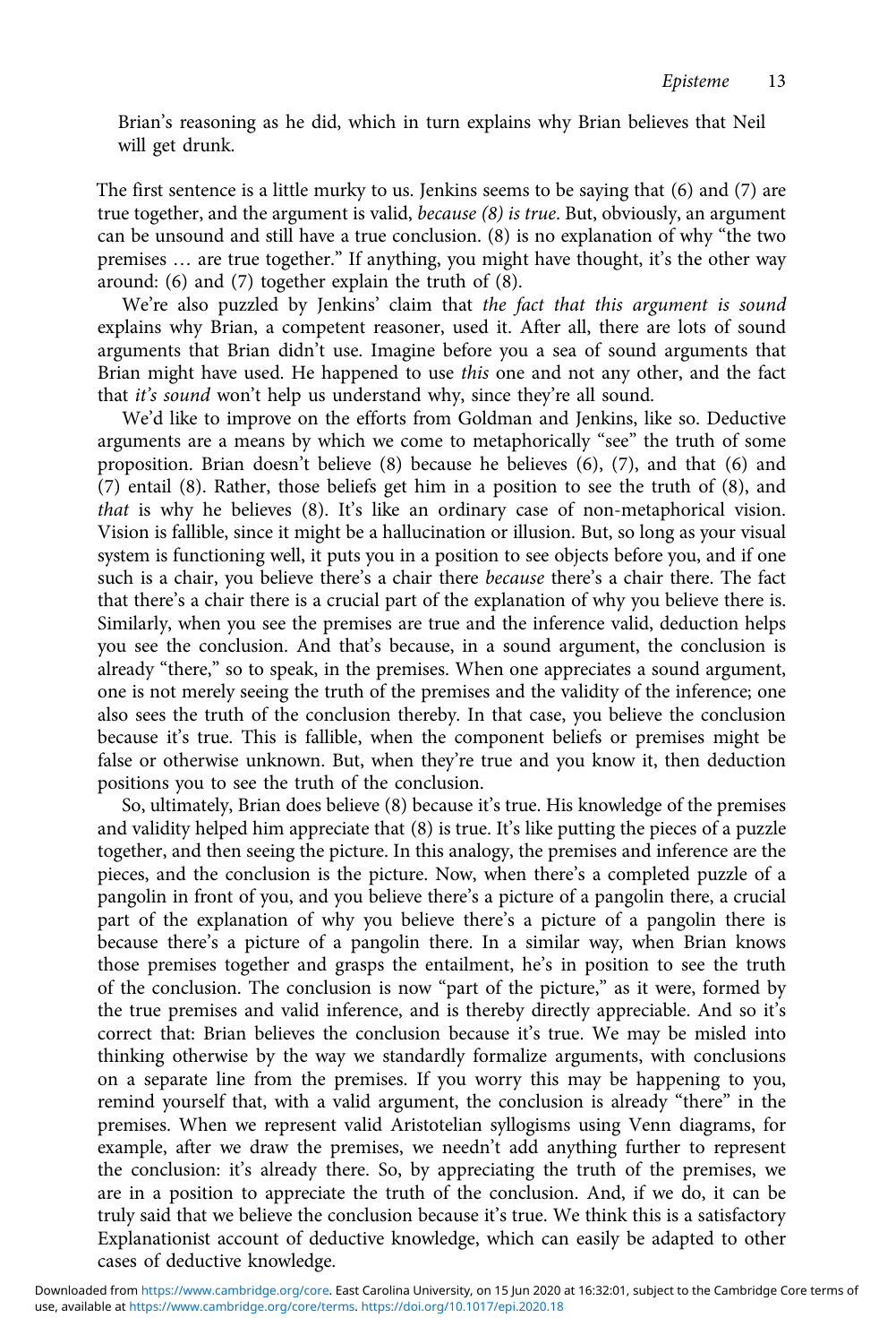## 14 Tomas Bogardus and Will Perrin

We'll turn now to inductive knowledge, especially of the future. On its face, such knowledge is a real puzzle for Explanationism: Absent some tricky backwards causation, how could your current belief that the sun will rise tomorrow be explained by the fact that the sun will rise tomorrow? Isn't it rather your current evidence that explains your current belief? Roger White [\(2010](#page-18-0): 582–3) puts the concern like so: "I'm justified in thinking the sun will rise tomorrow. But assuming it does, this fact plays no role in explaining why I thought that it would." To solve this puzzle, we think we can combine the abductive and deductive solutions above. First, we'll use the explanatory-chain-collapse strategy from Goldman and Jenkins, like so:

- 9. You believe the sun rises every day because you've seen it rise many times in the past. (SEEN explains BELIEVE)
- 10. The fact that the sun rises every day explains why you've *seen* it rise many times in the past. (FACT explains SEEN)
- 11. So, the fact that the sun rises every day explains why you believe that the sun rises every day. (So, FACT explains BELIEVE)

If every link in this chain is required for a complete explanation, then, according to Explanationism, you know that the sun rises every day. Now, if you competently deduce that the sun will rise tomorrow from your knowledge that the sun rises every day, it will be the case that: the fact that the sun will rise tomorrow explains your belief that the sun will rise tomorrow. The known premise together with your grasp of the implication puts you in a position to appreciate the truth of the conclusion. In that case, the truth of the conclusion explains why you believe that it's true. And that's how inductive knowledge works on Explanationism, we suggest. $21$ 

File the following objection under "Miscellaneous":

The Case of the Epistemically Serendipitous Lesion. Suppose K suffers from a serious abnormality – a brain lesion, let's say. This lesion wreaks havoc with K's noetic structure, causing him to believe a variety of propositions, most of which are wildly false. It also causes him to believe, however, that he is suffering from a brain lesion. K has no evidence at all that he is abnormal in this way, thinking of his unusual beliefs as resulting from an engagingly original turn of mind … surely K does not know that he is suffering from a brain lesion. He has no evidence of any kind – sensory, memory, introspective, whatever – that he has such a lesion;

<sup>&</sup>lt;sup>21</sup>This same strategy may be employed to account for more mundane cases of knowledge of the future, for example your knowing that you will get a raise next year, when your boss tells you so. So long as your boss is a reliable testifier, i.e. so long as there's a law-like connection between her testimony and the truth, it's plausible that a universal generalization like "if my boss asserts p, then p is true" explains (the positive track record of truth-telling you've observed from your boss, which explains) why you believe this is so. So, on Explanationism, you know that this is so. And then, adding your knowledge of your boss's assertion about your raise, you deduce that you will get a raise next year, in such a way that the truth of this conclusion explains your belief in it, as described above. So, it's knowledge, according to Explanationism. One wrinkle: probably your boss is not so reliable that there's genuine entailment between her testimony and the truth. But, like much of our ordinary thought and reasoning, this indicative conditional may be nonmonotonic, and this a case of "defeasible reasoning." That is, there is likely a qualification commonly left implicit, to the effect that: unless something strange or anomalous happens, if my boss asserts p, then p is true. If so, then in this case, what one really comes to know about the future, according to Explanationism, is the more modest claim that: unless something strange or anomalous happens, I will get a raise next year. But, on reflection, that sits well with us. We thank Bar Luzon for encouraging us to think about cases like this.

use, available at <https://www.cambridge.org/core/terms>.<https://doi.org/10.1017/epi.2020.18> Downloaded from [https://www.cambridge.org/core.](https://www.cambridge.org/core) East Carolina University, on 15 Jun 2020 at 16:32:01, subject to the Cambridge Core terms of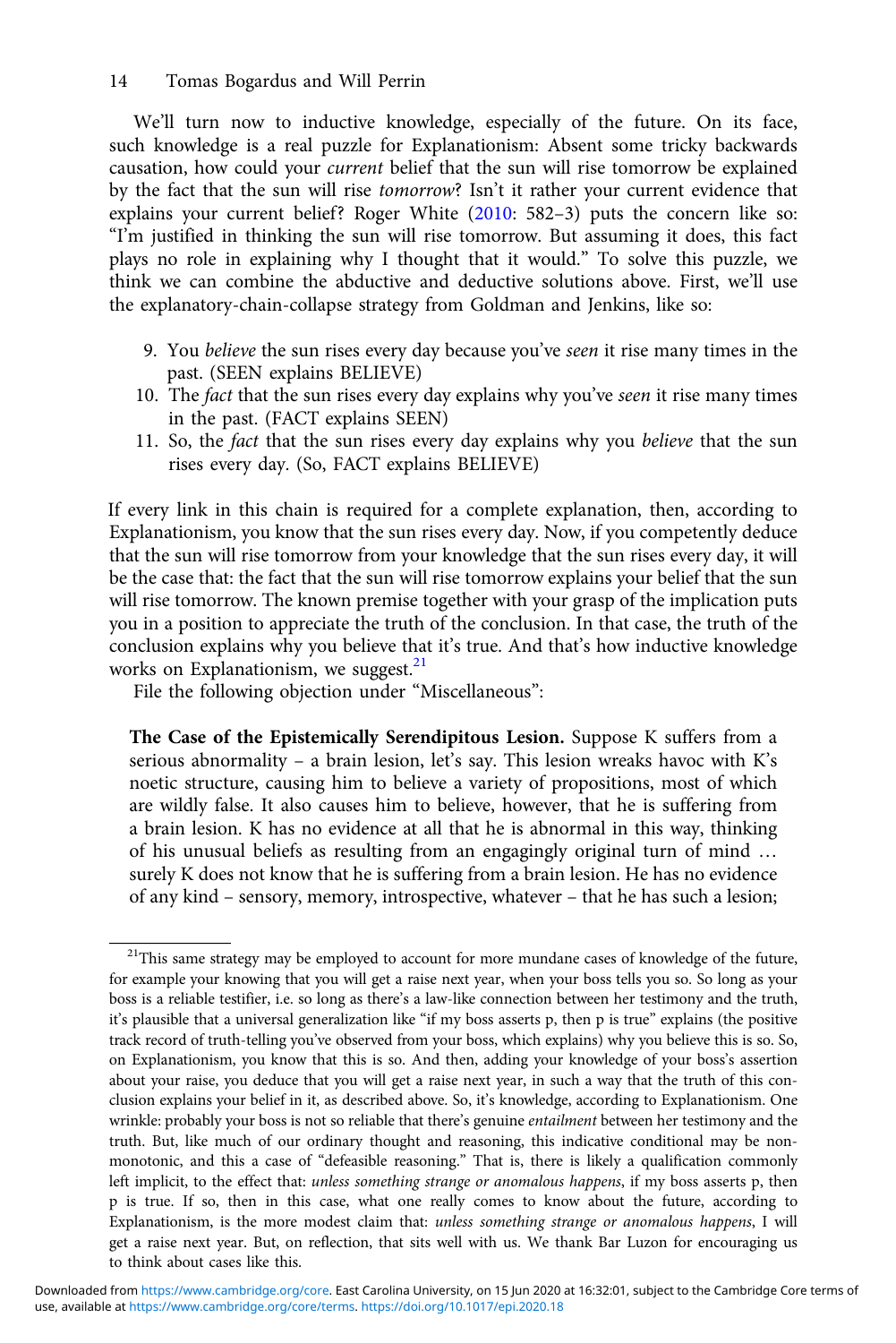his holding this belief is, from a cognitive point of view, no more than a lucky (or unlucky) accident. (Plantinga [1993:](#page-18-0) 195)

The allegation here, adapting the case to target Explanationism, is that the fact that K has a brain lesion plays a crucial role in K's belief that he has a brain lesion, and so Explanationism must say K knows he has a brain lesion, which is absurd. But we believe that this case can be handled in a similar way to Faraci's case of Eula's random number generator, discussed above. Either the brain lesion is randomly producing beliefs, or it isn't. If it is randomly producing beliefs, then although K can't know that he has a brain lesion on this basis, Explanationism doesn't have to say that he does. And that's because, if the brain lesion is operating genuinely randomly, then its operation does not explain why K ends up with the belief that he has a brain lesion. We may have an explanation of why K believes something or other, but no explanation of the particular belief that he has a brain lesion. That's the nature of a truly random process: there is no demystifying explanation of its operation. The story is simply this: K had a brain lesion, and then – pop! – K ends up believing that he has a brain lesion. And there's nothing demystifying or explanatory about that pop.<sup>22</sup>

On the other hand, suppose the brain lesion is not operating randomly when it tells K that he has a brain lesion. Rather, the brain lesion tells K he has a brain lesion because he does have a brain lesion. In a simple version of this case, when the brain lesion produces only the belief that there's a brain lesion, because it is a brain lesion, it looks like there is the right sort of explanatory connection for Explanationism to say that this is a case of knowledge. But – and now buckle up, Internalists – it also looks like that's the right result: this is knowledge. The brain lesion is a good way for K to learn that he has a brain lesion: the brain lesion "tells" K that he has a brain lesion because it's true. And what more could you ask from a brain lesion? This is merely a case of very unusual – though highly reliable – testimony.

But the case is a little more complicated as Plantinga describes it. As Plantinga has it, the brain lesion "wreaks havoc with K's noetic structure, causing him to believe a variety of propositions, most of which are wildly false." In this more complicated version of the case, although the brain lesion tells K that he has a brain lesion not randomly but rather because it's true, the brain lesion also tells K many false things besides. And now it starts looking less like a case of knowledge. In fact, it starts looking more like Fake Barn Country (cf. Alvin Goldman [1976\)](#page-17-0). In Fake Barn Country, one's eyes happen to alight on a real barn amid a sea of facades. In Chaotic Brain Lesion Country, one happens to receive a true belief from a brain lesion selecting from a sea of falsehood.

 $22A$  similar response can be given to an objection involving an ordinary case of defeat. (Thanks to Bob Beddor for suggesting such cases.) Objection: Suppose Barry knows there's a red surface before him, on the basis of vision: he believes it because it seems that way, and it seems that way because it is that way. But now Bruno, a trusted friend and lighting expert, tells Barry there is unusual red lighting in the area. Even if Bruno is wrong about the lighting, surely it would be irrational for Barry to continue believing the surface before him is red, given Bruno's testimony. But it's possible that Barry does go on believing there's a red surface before him, because it looks that way, and it looks that way because it is that way. In that case, Explanationism must say this continues to be knowledge. But, intuitively, it isn't. So, Explanationism is false. Reply: We agree that, in this case, before Bruno comes along, Explanationism says, rightly, that Barry knows. But now, after he hears and understands Bruno's testimony, it seems something has gone awry with poor, irrational Barry. And whatever it is that's gone awry will enter into the explanation of why he now continues to believe there's a red surface, despite Bruno's testimony. Perhaps he's biased toward beliefs about red surfaces, or beliefs tend to "stick" in his mind, despite contrary evidence, or he's on drugs, or whatever. We suspect that, whatever the explanation turns out to be, the present truth of his belief will no longer figure crucially into it. And, if so, Explanationism would give the right result: Barry no longer knows there's a red surface before him, after hearing Bruno's testimony.

use, available at <https://www.cambridge.org/core/terms>.<https://doi.org/10.1017/epi.2020.18> Downloaded from [https://www.cambridge.org/core.](https://www.cambridge.org/core) East Carolina University, on 15 Jun 2020 at 16:32:01, subject to the Cambridge Core terms of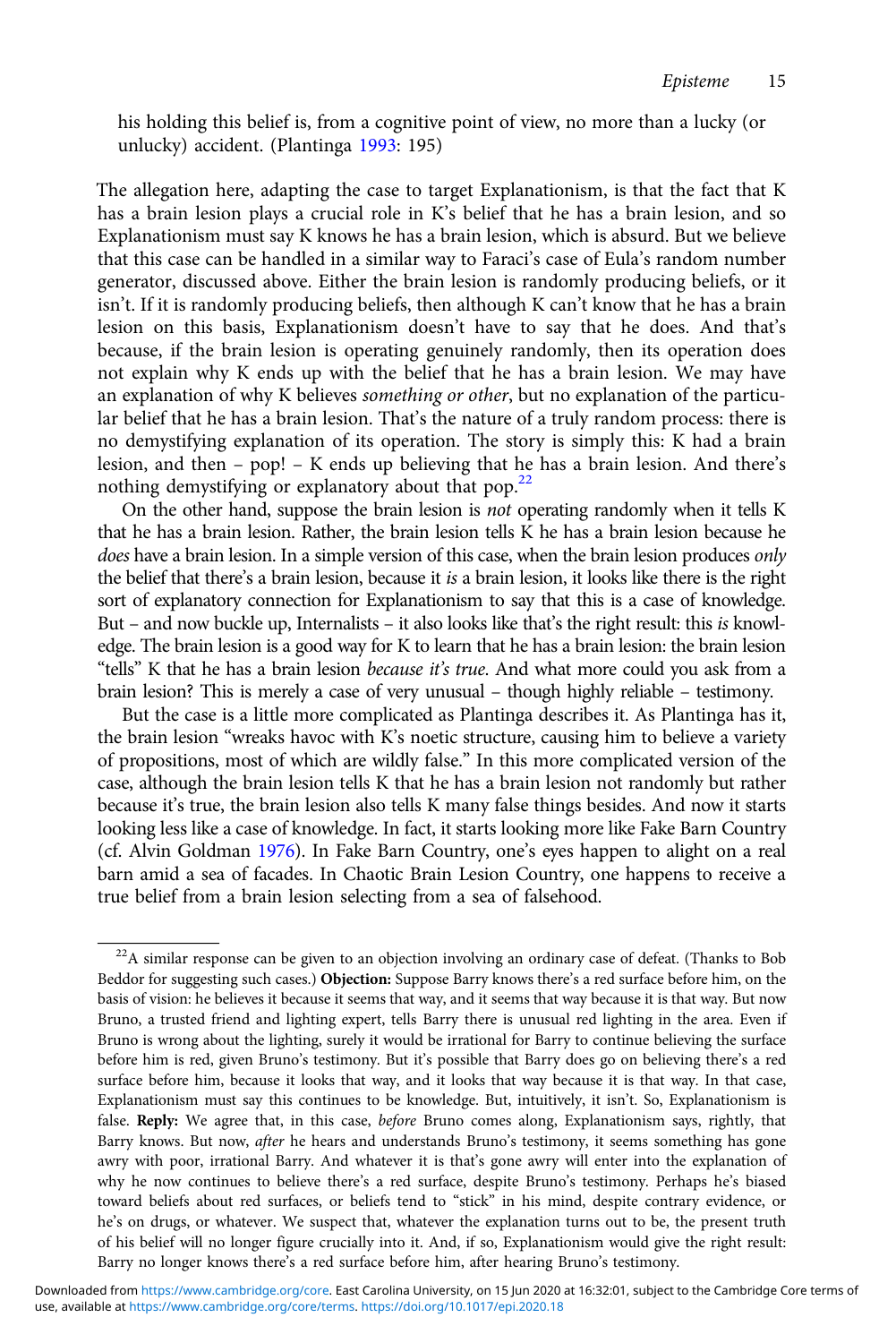What can the Explanationist say about Fake-Barn-style cases? Perhaps this. In the ordinary case of seeing a barn, you believe there's a barn before you because it looks like there's a barn before you, and – we continue, for a complete explanation – it looks like there's a barn before you because there is a barn before you. Explanationism gives its imprimatur as it should: this is knowledge. But, as the fake barns proliferate, the second link in the explanatory chain becomes less plausible. Even if your eyes happen to fall upon a real barn in a forest of fakes, we might begin to think it false that it looks like there's a barn before you because there is a barn before you. As the barn facades proliferate, a rival explanation looms into view: that it looks like there's a barn before you because you're in a region full of structures that look like barns. In other words, it becomes plausible to say that you believe there's a barn before you because it looks like there's a barn before you, and it looks like there's a barn before you because you're in Fake Barn Country. (In Fake Barn Country, it's common to be appeared to barn-ly, and more common the more barn facades there are. In that case, we can – and perhaps we should – explain your belief by citing your presence among a multitude of things that look like barns. Given all those nearby structures, it seems that particular structure you happened to see – and the fact that it happened to be a real barn rather than a facade – plays no crucial role in the explanation of your belief.<sup>23</sup> Compare: While driving, a contractor's truck drops a large number of sharp objects – nails and screws – all over the road. The car following behind the truck gets a flat tire because it ran through this mess. Meditate for a moment on the suitability of this explanation. Now, while it may be true that one particular sharp object – a nail, let's say – punctured the tire, it's unnecessary to cite that particular object, or the fact that it was a nail rather than a screw, in order to explain the puncture, given all the other sharp objects nearby that nail, poised to puncture the tire in its place. All that figures crucially into the explanation of the punctured tire is the prevalence of these sharp objects. Perhaps the same goes with Fake Barn Country. What figures crucially into the explanation of your belief that there's a barn is the prevalence of objects that look like barns.) And the fact that there's a real barn before you plays no crucial role in that explanation. So, on Explanationism, as the barns proliferate, it becomes less and less clear that you have knowledge. At some point, perhaps, the knowledge disappears.<sup>24</sup>

Something similar could be said about the more complicated version of Plantinga's serendipitous brain lesion. As the brain lesion produces more false-beliefs (which seem true from the inside), the following explanation of K's belief becomes more plausible: K believes that he has a brain lesion because it seems true to him, and it seems true to him because he's the victim of a brain lesion that produces many true-seeming beliefs. And, in this case, the truth of K's belief plays no crucial role in the explanation of his believing it. $^{25}$ 

<sup>&</sup>lt;sup>23</sup>Goldman ([1988:](#page-17-0) 44) agrees: "In such cases ... the proper explanation for the belief appeals to the broader context of the perceiver's being in the vicinity of all these look-alike objects, any of which would produce the belief in question."<br><sup>24</sup>In recent years, it's become more common among epistemologists to express reservations about the

claim that one doesn't know in Fake Barn Country. Perhaps this is because it's not clear whether and to what extent it's true that the alternative, knowledge-precluding explanation mentioned in this paragraph really does rise to prominence, and become the explanation of the subject's belief. We consider it a virtue of Explanationism that its verdicts on Fake Barn Country cases seem to be as indeterminate as our intuitions about whether there's knowledge in such cases.<br><sup>25</sup>A similar thought might apply in the case of statistical inference, on Explanationism. One might know

that a lottery ticket probably will lose, on the basis of statistical evidence. But, since the fact that the ticket will lose doesn't figure into this evidence, one could not be said to know that the ticket will lose on this basis. Goldman ([1988](#page-17-0): 52–3) explains it thus: the future fact that my ticket will not win does not raise the antecedent probability of my holding this belief, "which is explained rather by my knowledge of the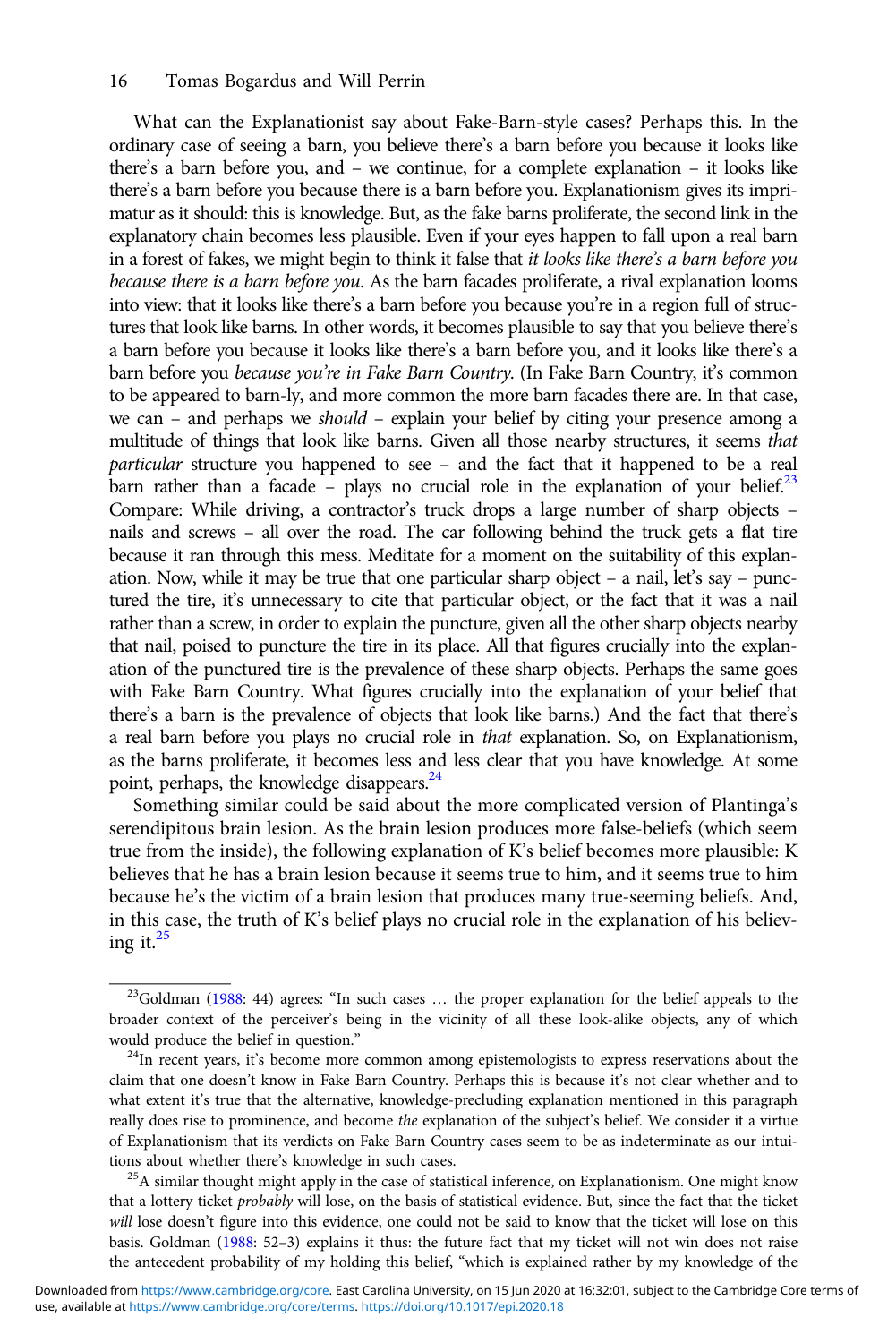Finally, let us close with a few words about Linda Zagzebski's [\(1994](#page-18-0)) Paradox of the Analysis of Knowledge, and how Explanationism answers it. Zagzebski argues that any view which allows "a small degree of independence" between the justification and truth components of knowledge will suffer from Gettier-style counterexamples. "As long as the truth is never assured by the conditions which make the state justified," she says, "there will be situations in which a false belief is justified" (Zagzebski [1994](#page-18-0): 73). And, "since justification does not guarantee truth, it is possible for there to be a break in the connection between justification and truth, but for that connection to be regained by chance" (Zagzebski [1994](#page-18-0): 67). Those are Gettier cases.<sup>26</sup> So the idea is that epistemologists are grappling with the following paradox:

- (A) Knowledge =  $TB + X$
- (B) X does not entail TB. It's possible to have X without TB. False but justified beliefs, for example.
- (C) At least some cases of X without TB can be "restored" to  $TB + X$ , without there being knowledge.

If you think that (A) there's an analysis of knowledge to be had by adding a missing necessary condition to truth and belief, and also that (B) this missing condition does not entail truth, and yet also that (C) any such analysis will allow for Gettier cases, then you've contradicted yourself. That's the problem.

Explanationism's solution is to avoid Gettier cases by denying  $(B)$ .<sup>27</sup> On Explanationism, S knows that p iff S believes that p because it's true. Clearly, the right bijunct entails truth. So, Explanationism is committed to denying (B). Zagzebski [\(1994:](#page-18-0) 72) says "few philosophers have supported this view," since it means one must "give up the independence between the justification condition and the truth condition." But, justification (in the Internalist sense, at least) doesn't figure into Explanationism's analysis. So, Explanationists are free to agree that there can be justified but false beliefs, in the sense of "justification" that Zagzebski seems to have in mind. The Explanationist could add that, perhaps, (Internalist) justification is just our best attempt to know whether the Explanationist condition is met. To prove that

number of tickets and my ability to infer inductively on that basis." This may help solve the puzzle of why we're reluctant to convict defendants on the basis of purely statistical evidence (cf. Littlejohn [2017](#page-18-0)), but why we're willing to convict on the basis of e.g. fallible eyewitness testimony (cf. Papineau [Forthcoming\)](#page-18-0). On Explanationism, eyewitness testimony can generate knowledge by providing an explanatory connection to the truth, even if we're uncertain that this connection holds. Statistical inference, on the other hand, provides at best an explanatory connection to - and, so knowledge of - only *probable* truth. And evidently our judgments about knowledge reveal that we much prefer a likely link to truth, rather than a link to likely

truth.<br><sup>26</sup>See also Scott Sturgeon [\(1993\)](#page-18-0) and Trenton Merricks [\(1995](#page-18-0)).<br><sup>27</sup>That is, on Explanationism, warrant entails truth. And this is plausible; cf. Andrew Moon [\(2012\)](#page-18-0). This is an explanation of why, in principle, there can be no Gettier cases on Explanationism. But, perhaps to confirm this result, you might reflect on how Explanationism would handle a paradigm Gettier case. For example, Russell's Stopped Clock. Suppose your favorite and generally reliable clock has stopped this morning at 8:22 am. But, by the sheerest coincidence, you happen to look at it this evening at 8:22 pm. Since the clock reads "8:22," you form the true belief that it's 8:22 pm. And, given your history with this generally reliable clock, you have a high degree of (Internalist) justification. But, no knowledge. Why is that, on Explanationism? Well, you do believe that it's 8:22 because the clock reads "8:22." But, crucially, it's false that the clock reads "8:22" because it is 8:22. It reads "8:22" because it was 8:22, when the clock stopped. And, so, the truth of your belief does not figure crucially into the explanation of why you hold the belief. So, Explanationism gives the right result here. And similar treatments could be given of other Gettier cases.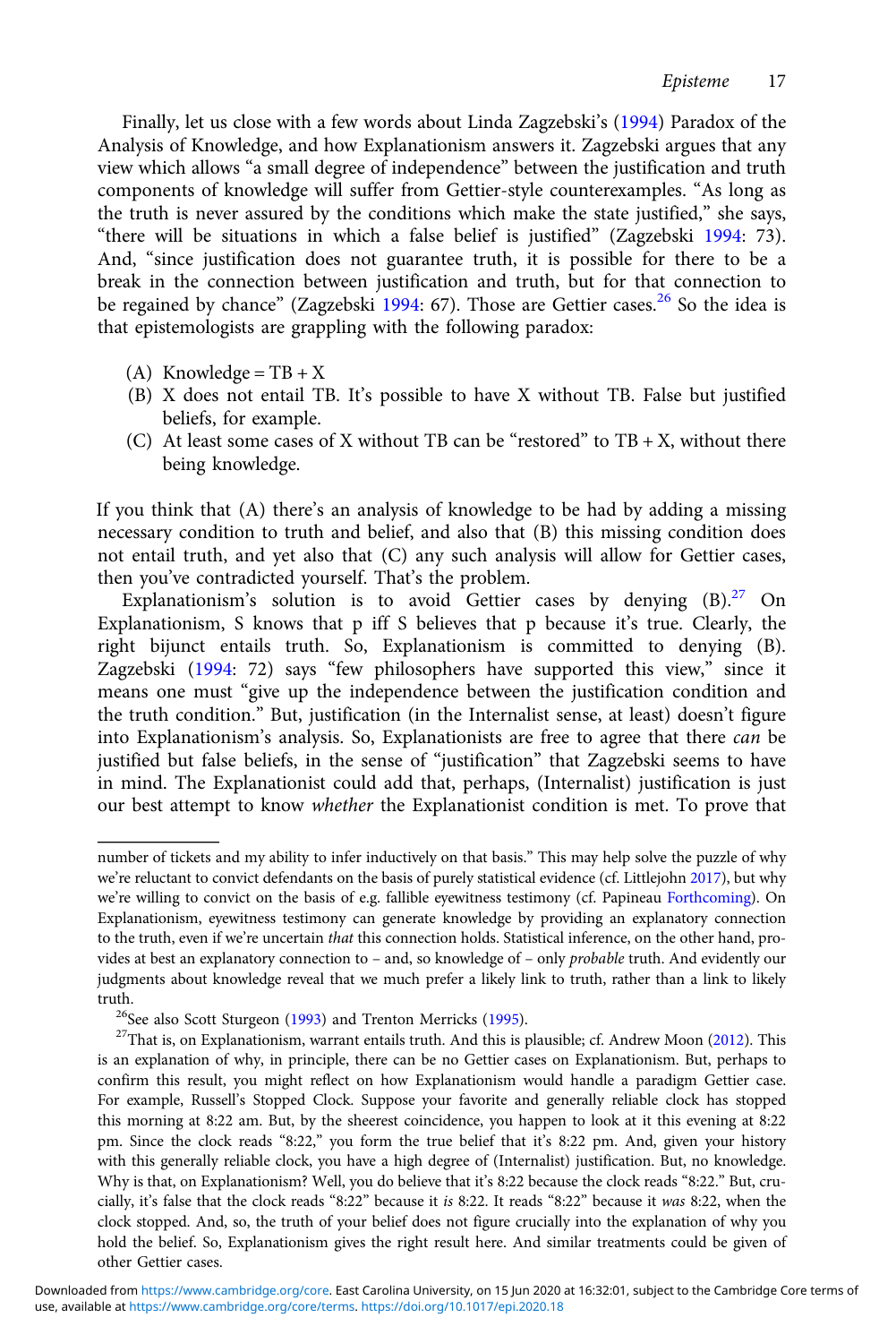<span id="page-17-0"></span>it is. To prove that we know. But, knowing does not require knowing that one knows, or being able to prove that one knows. And that's because, in the final analysis, knowing is simply believing something because it's true.<sup>28</sup>

#### References

Achinstein P. (1983). The Nature of Explanation. New York, NY: Oxford University Press.

- Alspector-Kelly M. (2006). 'Knowledge Externalism.' Pacific Philosophical Quarterly 87, 289-300.
- Bealer G. (1998). 'Intuition and the Autonomy of Philosophy.' In M. DePaul and W. Ramsey (eds), Rethinking Intuition: The Psychology of Intuition and Its Role in Philosophical Inquiry, 201–40. Lanham, MD: Rowman and Littlefield.
- Bealer G. (2004). 'The Origins of Modal Error.' Dialectica 58(1), 11-42.
- Becker K. and Black T. (2012). The Sensitivity Principle in Epistemology. Cambridge: Cambridge University Press.
- Beddor B and Pavese C. (Forthcoming). 'Modal Virtue Epistemology.' Philosophy and Phenomenological Research.
- Bengson J. (2015). 'Grasping the Third Realm.' In T. Szabo Gender and J. Hawthorne (eds), Oxford Studies in Epistemology, Volume 5, pp. 1–38. New York, NY: Oxford University Press.
- Black T. (2008). 'Defending a Sensitive neo-Moorean Invariantism.' In V.F. Hendricks and D. Pritchard (eds), New Waves in Epistemology, pp. 8–27. Houndmills: Palgrave Macmillan.
- Black T. and Murphy P. (2007). 'In Defense of Sensitivity.' Synthese 154(1), 53–71.

Bogardus T. (2014). 'Knowledge under Threat.' Philosophy and Phenomenological Research 88(2), 289–313.

Bogardus T. and Marxen C. (2014). 'Yes, Safety is in Danger.' Philosophia 42(2), 321–34.

BonJour L. (1998). In Defense of Pure Reason. Cambridge: Cambridge University Press.

- Christensen D. (2009). 'Disagreement as Evidence: The Epistemology of Controversy.' Philosophy Compass 4(5), 756–67.
- Chudnoff E. (2016). Intuition. New York, NY: Oxford University Press.
- Clarke-Doane J. (2012). 'Morality and Mathematics: The Evolutionary Challenge.' Ethics 122 (2), 313–40
- Clarke-Doane J. (2014). 'Moral Epistemology: The Mathematics Analogy.' Noûs 48(2), 238–55.
- Clarke-Doane J. (2015). 'Justification and Explanation in Mathematics and Morality.' In R. Shafer-Landau (ed.), Oxford Studies in Metaethics, Volume 1. Oxford: Oxford University Press.
- Clarke-Doane J. (2016). 'What Is the Benacerraf Problem?' In F. Pataut (ed.), New Perspectives on the Philosophy of Paul Benacerraf: Truth, Objects, Infinity, pp. 17–43. New York, NY: Springer.
- Clarke-Doane J. (Forthcoming). 'Debunking Arguments: Mathematics, Logic, and Modal Security.' In R. Richards and M. Ruse (eds), Cambridge Handbook of Evolutionary Ethics. Cambridge: Cambridge University Press.
- Clarke-Doane J. and Baras D. (Forthcoming). 'Modal Security.' Philosophy and Phenomenological Research.
- DeRose K. (1995). 'Solving the Skeptical Problem.' Philosophical Review 104(1), 1–52.

Dretske F. (1970). 'Epistemic Operators.' Journal of Philosophy 67, 1007–23.

- Dretske F. (1971). 'Conclusive Reasons.' Australasian Journal of Philosophy 49(1), 1–22.
- Faraci D. (2019). 'Groundwork for an Explanationist Account of Epistemic Coincidence.' Philosopher's Imprint 19(4), 1–26.
- Frankfurt H. (1969). 'Alternate Possibilities and Moral Responsibility.' Journal of Philosophy 66(23), 829–39.
- Goldman, A. (1976). 'Discrimination and Perceptual Knowledge.' Journal of Philosophy 73, 771–91.
- Goldman A. (1984). 'An Explanatory Analysis of Knowledge.' American Philosophical Quarterly 21, 101–8.
- Goldman A. (1988). Empirical Knowledge. Berkeley, CA: University of California Press.

Hawthorne J. (2004). Knowledge and Lotteries. Oxford: Oxford University Press.

Ichikawa J.J. (2011). 'Quantifiers, Knowledge, and Counterfactuals.' Philosophy and Phenomenological Research 82, 287–313.

Jenkins C. (2006). 'Knowledge and Explanation.' Canadian Journal of Philosophy 36(2), 137–64.

<sup>&</sup>lt;sup>28</sup>For helpful conversations and comments, thanks to Dan Baras, Bob Beddor, Julien Dutant, Gregory Gaboardi, Dan Greco, Alex Grzankowski, Sydney Keough, Dan Korman, Clayton Littlejohn, Bar Luzon, Joel Mann, Andrew Moon, Barry Smith, Jacob Zimbelman, and audiences at the Institute of Philosophy at the University of London, as well as at St. Norbert College.

use, available at <https://www.cambridge.org/core/terms>.<https://doi.org/10.1017/epi.2020.18> Downloaded from [https://www.cambridge.org/core.](https://www.cambridge.org/core) East Carolina University, on 15 Jun 2020 at 16:32:01, subject to the Cambridge Core terms of